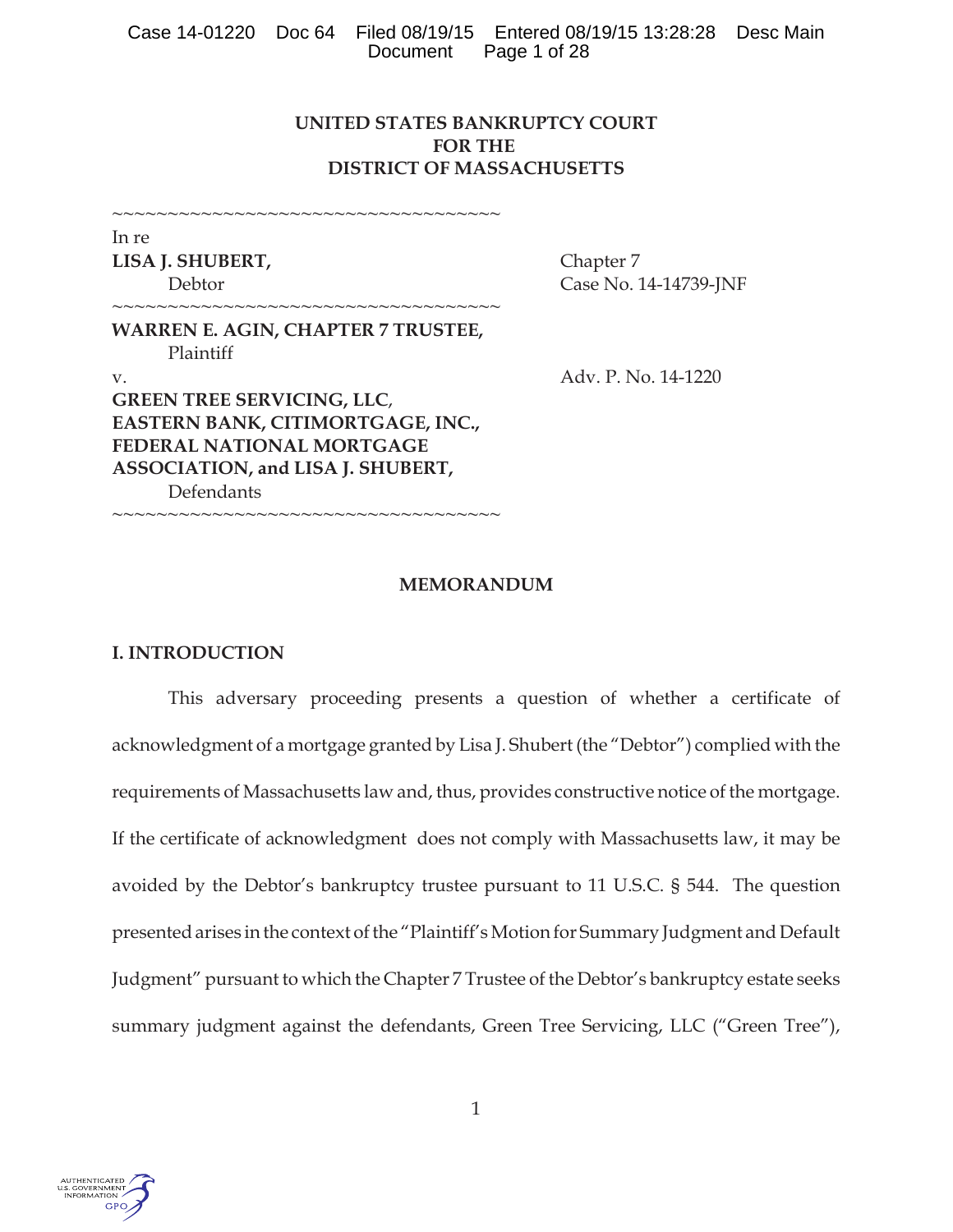### Case 14-01220 Doc 64 Filed 08/19/15 Entered 08/19/15 13:28:28 Desc Main Document Page 2 of 28

Eastern Bank, CitiMortgage, Inc. ("Citimortgage"), and Federal National Mortgage Association ("FNMA") (collectively, the "Mortgage Defendants") with respect to Counts I-III of his Complaint and against the Debtor on Count III only.<sup>1</sup> In addition to filing a Motion to Dismiss, FNMA and Green Tree filed a joint Opposition and a Cross-Motion for Summary Judgment to the Trustee's Motion, although they have not filed an Answer to the Complaint.<sup>2</sup> Eastern Bank did not file an Answer or a response to the Complaint or to the Trustee's Motion for Summary Judgment. The Trustee, however, assented to its request to extend time to respond to the Complaint for twenty days following the later of this Court's decision with respect to the Motion for Summary Judgment or the Motions to Dismiss filed jointly by Green Tree and FNMA and by CitiMortgage.

The Trustee filed a Complaint against the Mortgage Defendants and the Debtor on November 19, 2014. In his Complaint, he set forth four counts as follows: Count I (Lien Avoidance, § 544), Count II (Recovery, §§ 550(a), 551), Count III (Declaratory Relief), and

<sup>&</sup>lt;sup>1</sup> Pursuant to Count III, the Trustee seeks a declaratory order as follows:

<sup>(</sup>a) the Lien Interest, once avoided and recovered for the benefit of the estate, represents an interest in the Real Estate with a value of \$281,592.13; and

<sup>(</sup>b) the Lien Interest, once avoided and recovered for the benefit of the estate, is not subject to redemption on account of any payments made to or for the benefit of the Mortgage Defendants, their successors or assigns, or any undisclosed principals thereof.

 $2^{2}$  In view of the absence of an Answer and the filing of a Motion to Dismiss, the Court shall treat the Cross-Motion for Summary Judgment filed by Green Tree and FNMA as arising under Fed. R. Civ. P. 12(d), made applicable to this proceeding by Fed. R. Bankr. P. 7012.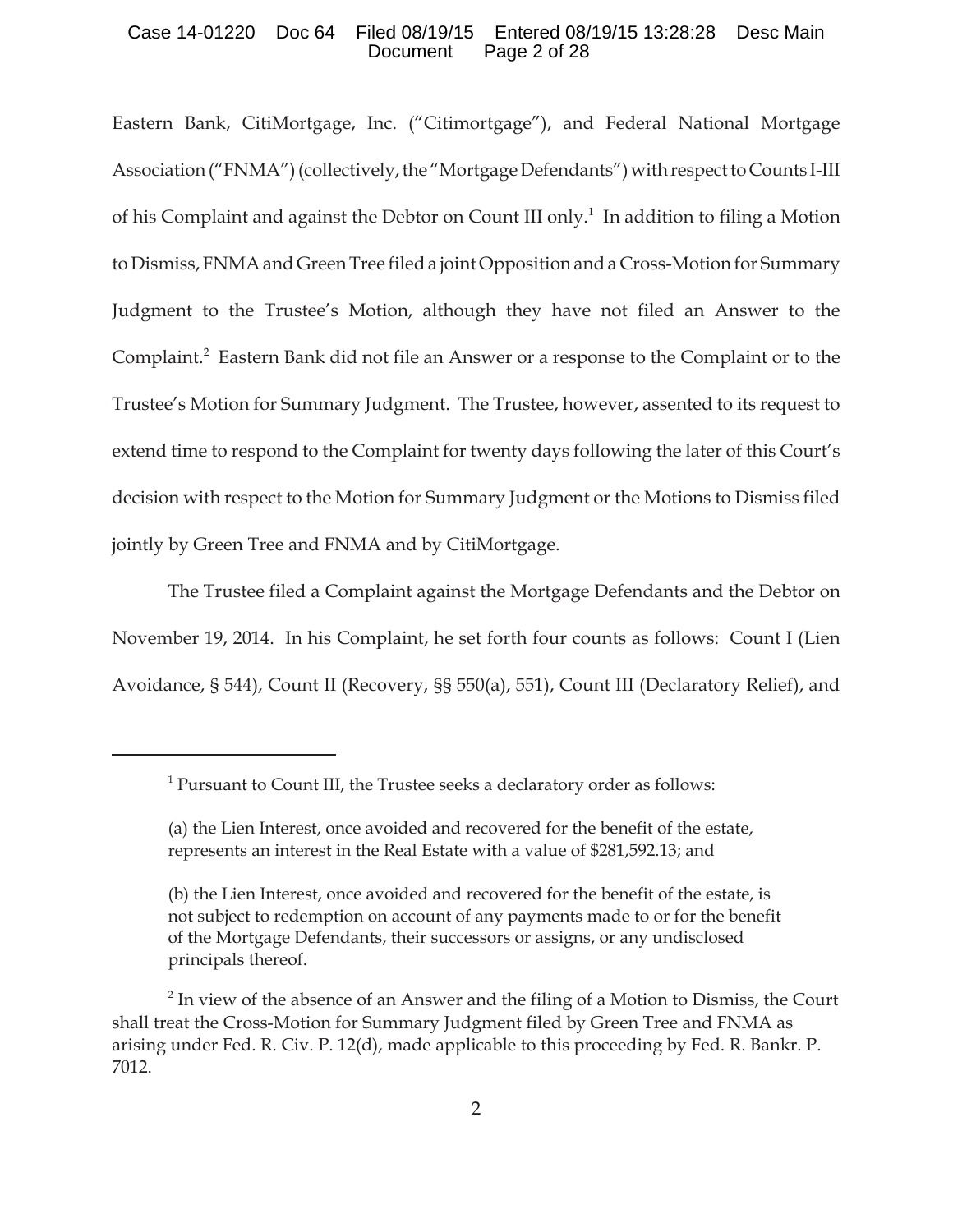### Case 14-01220 Doc 64 Filed 08/19/15 Entered 08/19/15 13:28:28 Desc Main Document Page 3 of 28

Count IV (Award of Costs). CitiMortgage, Green Tree and FNMA moved to dismiss the Trustee's Complaint. The Debtor failed to answer the Complaint and the Court entered a default against her on March 18, 2015. The Court heard the Cross-Motions for Summary Judgment on May 27, 2015, as well as CitiMortgage's Motion to Dismiss and the Motion to Dismiss filed jointly by FNMA and Green Tree. At the hearing, the Court denied CitiMortgage's Motion to Dismiss and took the Cross-Motions for Summary Judgment under advisement. FNMA and Green Tree withdrew their Motion to Dismiss in open court.

The specific issue presented is whether the Trustee may avoid the mortgage executed by the Debtor pursuant to his avoiding powers under 11 U.S.C. § 544(a)(3) due to the absence of a proper certificate of acknowledgment in accordance with Mass. Gen. Laws ch. 183, § 29. The material facts necessary to resolve the Cross-Motions are not in dispute, and the matter is ripe for summary judgment. This Court has jurisdiction and authority to resolve the dispute as the matter arises under title 11, *see* 28 U.S.C. § 1334(b) and is a core proceeding under 28 U.S.C. § 157(b)(1) and (b)(2)(K). *See* Henderson v. Bank of Am., N.A. (In re Simmons), 510 B.R. 76, 88 (Bankr. S.D. Miss. 2014). Moreover, no party has objected to the Court's entry of a final order, and thus they have consented to entry of a final order. *See* Wellness Internat'l Network, LTD v. Sharif, \_\_ U.S. \_\_, 135 S.Ct. 1932 (2015).

### **II**. **FACTS**

The following material facts are undisputed. On October 7, 2014, the Debtor filed a voluntary petition seeking relief under Chapter 7 of the Bankruptcy Code. On Schedule A-Real Property, the Debtor listed real property located at 2 Marisa Drive, West Bridgewater,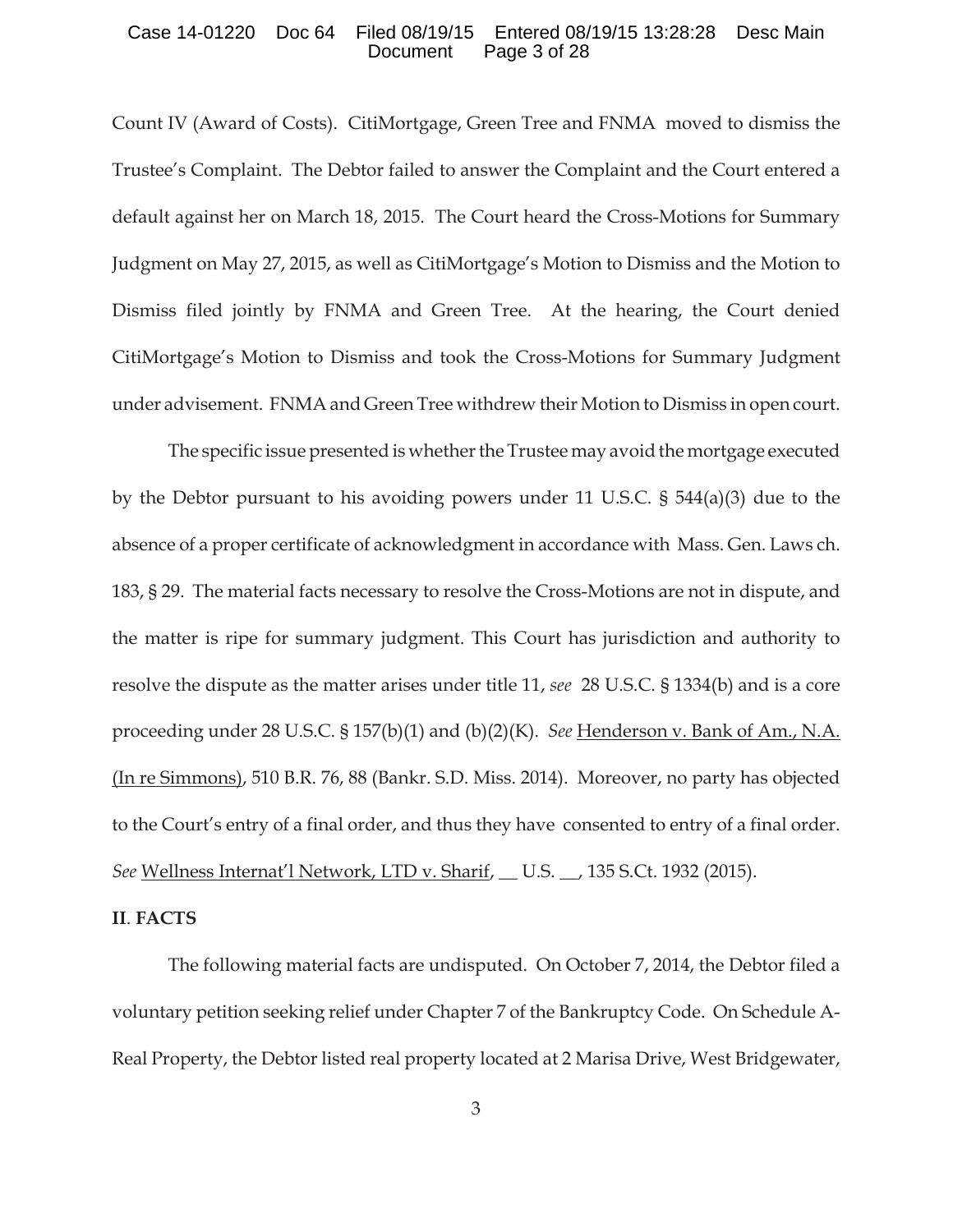### Case 14-01220 Doc 64 Filed 08/19/15 Entered 08/19/15 13:28:28 Desc Main Document Page 4 of 28

Massachusetts (the "Real Property") with a fair market value of \$295,000.00. On Schedule C-Property Claimed as Exempt, the Debtor claimed the Real Property as exempt in the sum of \$13,033.00.<sup>3</sup> On Schedule D-Creditors Holding Secured Claims, the Debtor listed "Citimortgage" as the holder of a claim secured by the Real Property in the sum of \$281,967.00. On the Chapter 7 Individual Debtor's Statement of Intention, the Debtor indicated her intention to reaffirm the debt which she believed was owed to CitiMortgage. *See* 11 U.S.C. § 521(a)(2). The Debtor, however, did not file a reaffirmation agreement with the Court. The Court entered the order of discharge on January 14, 2015.

The Debtor acquired the Real Property on November 29, 2004 by deed from Barbara A. Carr, Deborah A. Carr, Nancy I. Berquist and Kenneth A. Carr. The deed was recorded with the Plymouth County Registry of Deeds on November 29, 2004, at Book 29557, Page 120. On November 29, 2004, the Debtor granted Plymouth Savings Bank a mortgage on the Real Property which was recorded with the Plymouth County Registry of Deeds on November 29, 2004, at Book 29557, Page 124 (the "Mortgage"). The Mortgage secured a note of the same date in the original principal amount of \$310,400.00, which as of October 7, 2014, secured a debt in the amount of \$281,592.13.

The notarization at the end of the Mortgage provides the following:

On this 29th day of November 2004, before me, the undersigned notary public, personally appeared Lisa J. Shubert, proved to me through satisfactory evidence of identification, which were, MA Driv LIC to be the person whose

<sup>&</sup>lt;sup>3</sup> Neither the Trustee nor any party in interest challenged the Debtor's claim of exemption in the Real Property.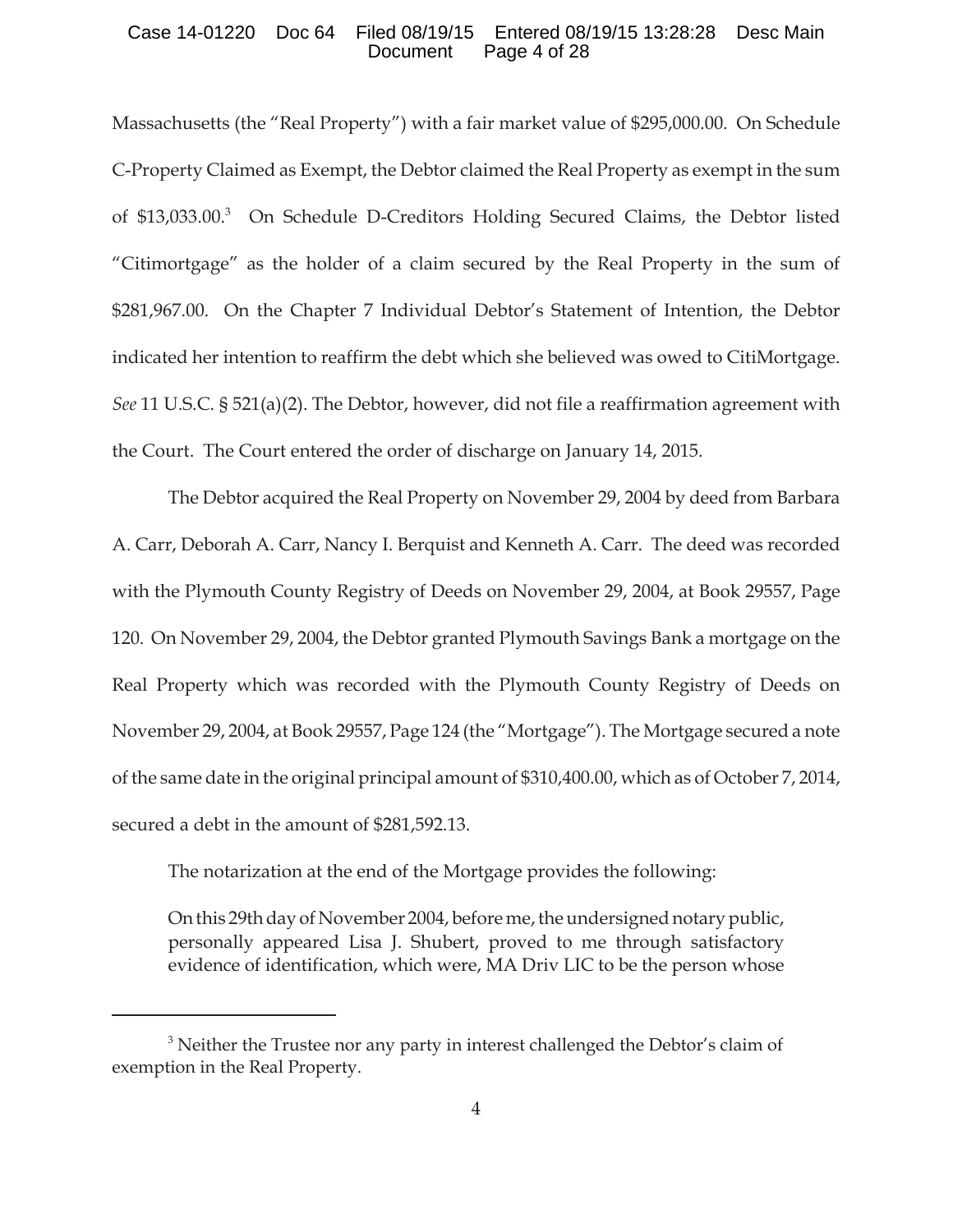## Case 14-01220 Doc 64 Filed 08/19/15 Entered 08/19/15 13:28:28 Desc Main Document Page 5 of 28

name is signed on the preceding or attached document in my presence.

On June 1, 2006, Eastern Bank, as successor by merger to Plymouth Savings Bank, assigned

the Mortgage to ABN Amro Mortgage Group, Inc. Approximately eight years later, on

September 17, 2014, CitiMortgage, successor by merger to ABN Amro Mortgage Group, Inc.,

assigned the Mortgage to Green Tree. Green Tree holds the Mortgage as agent for FNMA.

# **III. DISCUSSION**

# A. Summary Judgment Standard

The United States Court of Appeals for the First Circuit has articulated the well-

established standard for summary judgment in Desmond v. Varrasso (In re Varrasso), 37

F.3d 760, 763 (1st Cir.1994). It stated:

It is apodictic that summary judgment should be bestowed only when no genuine issue of material fact exists and the movant has successfully demonstrated an entitlement to judgment as a matter of law. See Fed.R.Civ.P. 56(c). As to issues on which the movant, at trial, would be obliged to carry the burden of proof, he initially must proffer materials of evidentiary or quasi—evidentiary quality-say, affidavits or depositions—that support his position. When the summary judgment record is complete, all reasonable inferences from the facts must be drawn in the manner most favorable to the nonmovant. This means, of course, that summary judgment is inappropriate if inferences are necessary for the judgment and those inferences are not mandated by the record....

Id. at 763 (1st Cir.1994) (citations omitted, footnote omitted).<sup>4</sup> As noted above, the material

facts necessary to resolve the Trustee's Complaint are not in dispute. Resolution of the issue

<sup>&</sup>lt;sup>4</sup> Fed. R. Civ. P. 56 was amended effective December 1, 2010. The summary judgment standard now appears in subsection (a) of Rule 56, rather than at subsection (c). The amended rule, however, does not change the standard for summary judgment. *See* Farmers Ins. Exch. v. RNK, Inc., 632 F.3d 777, 782 n.4 (1st Cir. 2011).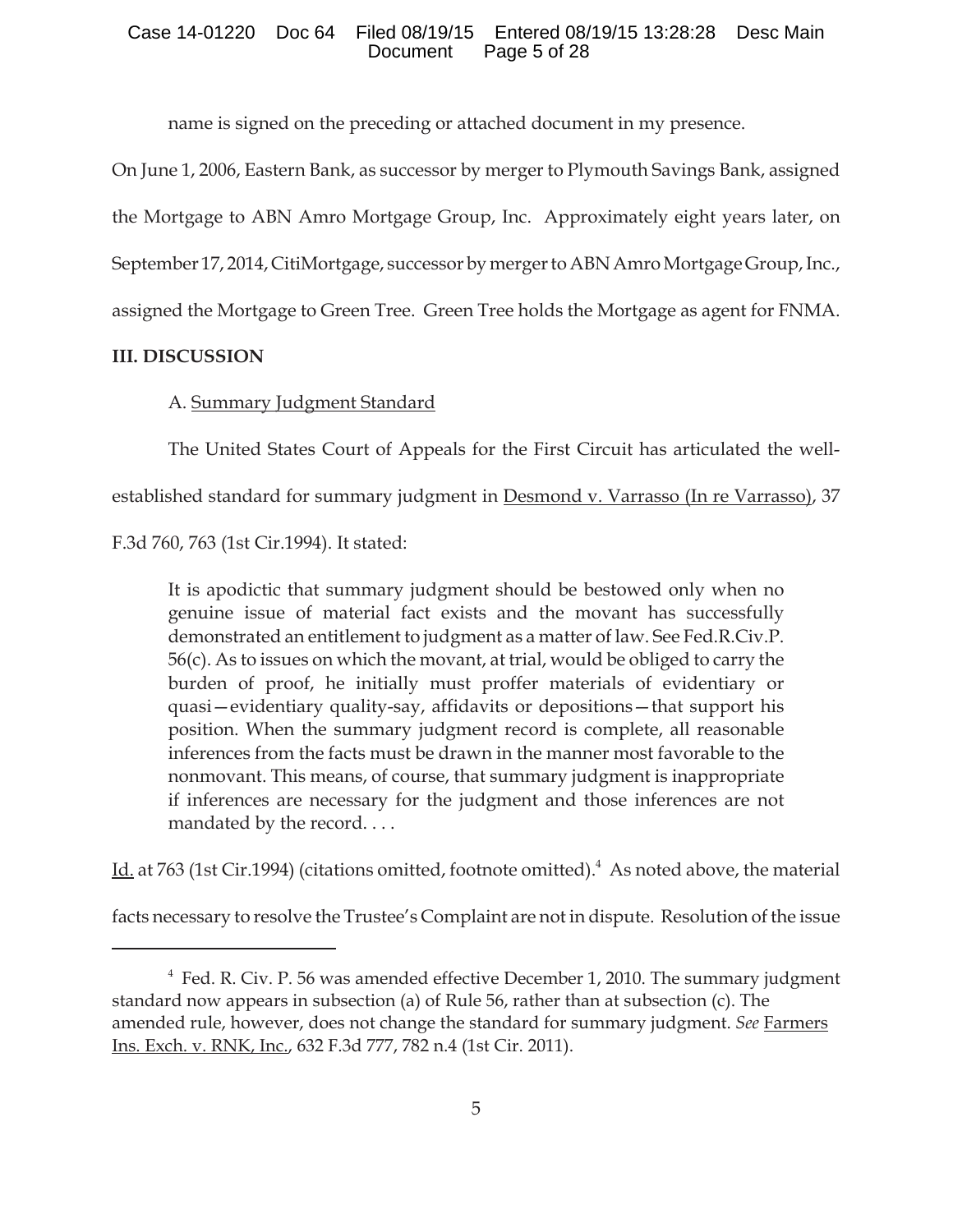requires interpretation of Mass. Gen. Laws ch. 183, § 29 , which provides in pertinent part the following:

No deed shall be recorded unless a certificate of its acknowledgment or of the proof of its due execution, made as hereinafter provided, is endorsed upon or annexed to it, and such certificate shall be recorded at length with the deed to which it relates; but this section shall not apply to conveyances from the United States.

Mass. Gen. Laws ch. 183, § 29. Other provisions of Chapter 183 and case law relating to acknowledgments also inform the Court's resolution of this dispute.

# B. Positions of the Parties

1. The Trustee

The Trustee argues that the Mortgage was not recordable and does not provide constructive notice because it was materially defective owing to the absence of language of voluntariness on the part of the mortgagor, reflecting that execution of the mortgage was his "free act and deed," or similar language in the notary clause. He maintains that in Massachusetts a mortgage must be acknowledged by the signatory and must include a certificate of acknowledgment to be recorded. According to the Trustee, a clause that merely certifies that the person appeared before the notary, produced identification, and signed the document is insufficient to certify that the person acknowledged the document. Thus, he maintains, an unrecordable mortgage is treated as an unrecorded mortgage for purposes of 11 U.S.C. § 544(a), and may be avoided by a Chapter 7 trustee.

Noting that a mortgage is considered a form of "deed" for purposes of the recording requirements, *see* In re Giroux, No. 08-14708-JNF, Adv. No. 08-1261, 2009 WL 1458173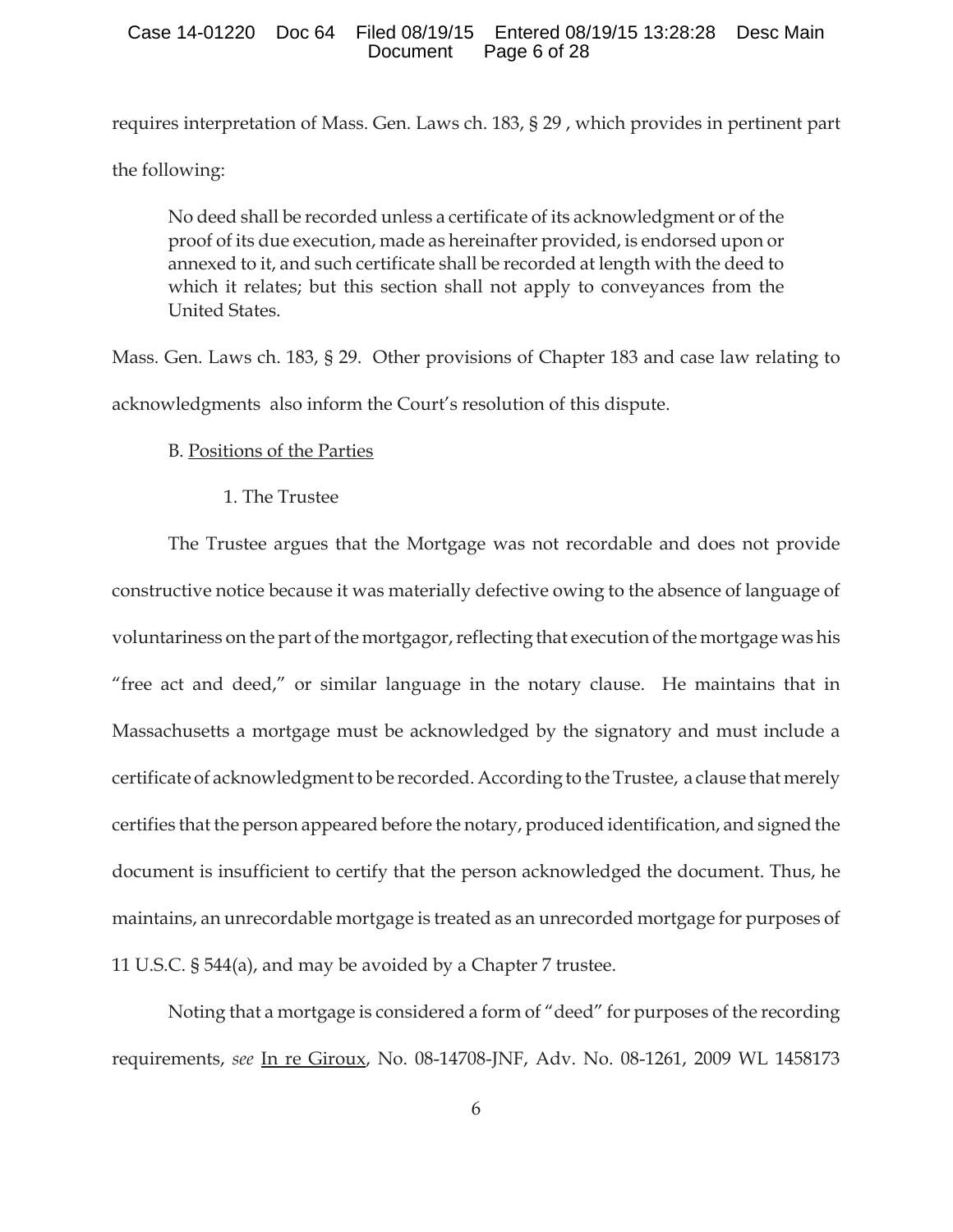## Case 14-01220 Doc 64 Filed 08/19/15 Entered 08/19/15 13:28:28 Desc Main Document Page 7 of 28

(Bankr. D. Mass. 2009), *aff'd* No. 09-CV-10988-PBS, 2009 WL 3834002 (D. Mass. 2009), the Trustee contends that the acknowledgment of the execution of a deed or mortgage must be made by or on behalf of one or more of the grantors pursuant to Mass. Gen. Laws ch. 183, § 30.<sup>5</sup> Citing, *inter alia*, Weiss v. Wells Fargo Bank, N.A. (In re Kelley), 498 B.R. 392, 397-98 (B.A.P. 1st Cir. 2013), McOuatt v. McOuatt, 320 Mass. 410, 69 N.E.2d 806, 810 (1946), and Allen v. Allen, No. 10 MISC 420492 GHP, 2013 WL 139318, at \*10 (Mass. Land Ct. Jan. 10, 2013), he further contends that "in an acknowledgment '[n]o particular words are necessary as long as they amount to an admission that [the grantor] has voluntarily and freely executed the instrument.'" In re Kelley, 498 B.R. at 398 (quoting McOuatt, 320 Mass. at 415, 69 N.E.2d at 810). The Trustee emphasizes that Massachusetts requires strict formalities in the execution of acknowledgments, citing In re Giroux, 2009 WL 1458173, at  $*8$ ,  $*9$ , and McOuatt, 320 Mass. at 413–14, 69 N.E.2d 806, 809 (1946) (holding that failure of the person who signed the deed to make a declaration acknowledging that the conveyance was his "free

Mass. Gen. Laws ch. 183, § 30.

<sup>5</sup> Section 30 provides in pertinent part:

The acknowledgment of a deed or other written instrument required to be acknowledged shall be by one or more of the grantors or by the attorney executing it. The officer before whom the acknowledgment is made shall endorse upon or annex to the instrument a certificate thereof. Such acknowledgment may be made--

<sup>(</sup>a) If within the commonwealth, before a justice of the peace or notary public. . . .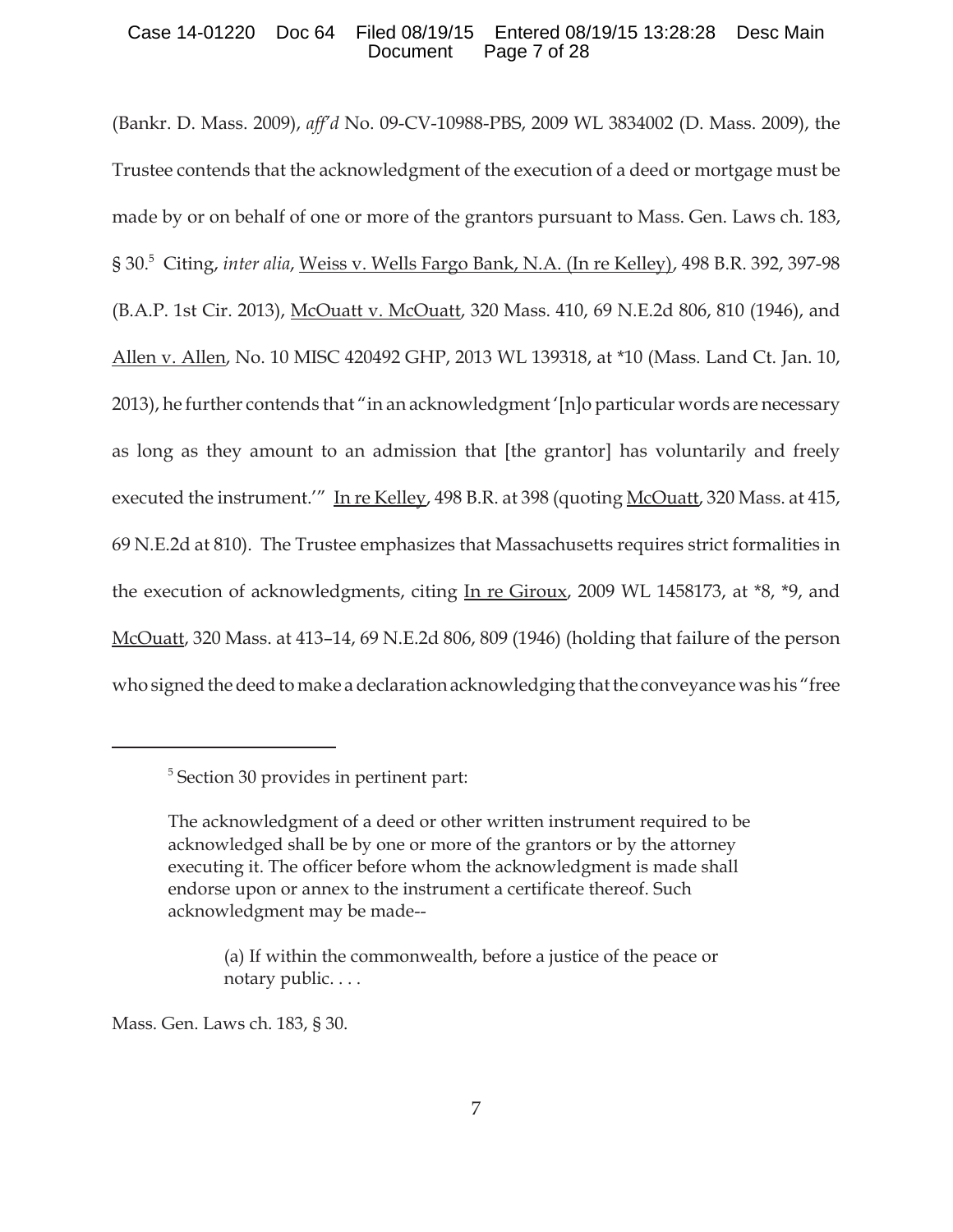## Case 14-01220 Doc 64 Filed 08/19/15 Entered 08/19/15 13:28:28 Desc Main Document Page 8 of 28

act and deed" rendered the acknowledgment defective).

The Trustee distinguishes between a certificate of acknowledgment of a deed and a certificate of "proof of its 'due execution'" as set forth in Mass. Gen. Laws ch. 183, § 29, arguing that they have different requirements. He points to the Commonwealth of Massachusetts's Governor's "Standards of Conduct for Notaries Public," which became effective on May 15, 2004.<sup>6</sup> In particular, he notes the definition of an "acknowledgment" set forth in Section 2 of the Executive Order which provides the following::

"Acknowledgment" shall mean a notarial act in which an individual, at a single time and place:

(a) appears in person before the notary public and presents a document;

(b) is identified by the notary public through satisfactory evidence of identity; and

(c) indicates to the notary public that the signature on the document was voluntarily affixed by the individual for the purposes stated within the document and, if applicable, that the individual had authority to sign in a particular representative capacity.

Rev. Exec. Order No. 455 (04-04), § 2. Additionally, the Trustee points to differences in the Executive Order, contrasting Section 5(d) of the Executive Order, which pertains to a notary's certificate of acknowledgment, with a notary's jurat certificate for a signature or mark on an affidavit or other written declaration as set forth in Section 5(e), as well as the

<sup>6</sup> *See* Rev. Exec. Order No. 455, (04-04)(available at

http://www.mass.gov/courts/docs/lawlib/eo400-499/eo455rev.pdf as of March 13, 2015).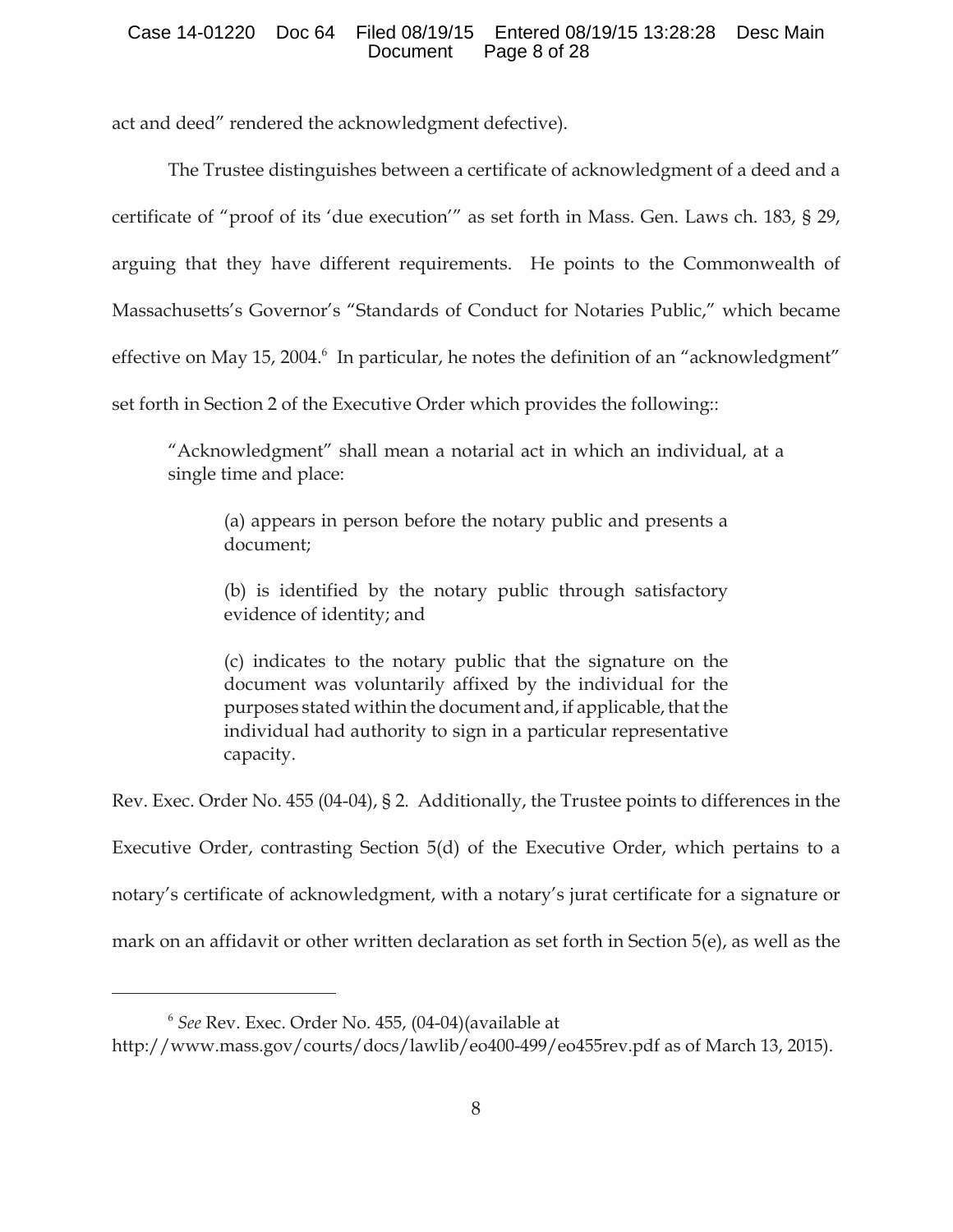### Case 14-01220 Doc 64 Filed 08/19/15 Entered 08/19/15 13:28:28 Desc Main Document Page 9 of 28

different language pertaining to witnessing a signature as set forth in Section 5(f). A comparison of Section 5(d) and (f) is helpful as the notarization of the Mortgage executed by the Debtor is substantially the same as the form for witnessing a signature set forth in Section 5(f) of the Executive Order.

In addition to emphasizing the provisions of the Executive Order, the Trustee highlights the language employed in Mass. Gen. Laws ch. 183 App., Form (13) "Acknowledgment of Individual acting in his Own Right"<sup>7</sup> which provides in pertinent part:

On this \_\_\_\_\_\_\_\_ day of \_\_\_\_\_\_\_\_ 19\_\_, before me personally appeared A B (or A B and C D), to me known to be the person (or persons) described in and who executed the foregoing instrument, and acknowledged that he (or they) executed the same as his (or their) *free act and deed*.

(Signature and title of officer taking acknowledgment. Seal, if required.)

The Trustee, relying on Massachusetts Deed Indexing Standard 4-2 (January 1, 2008)

(available online at https://www.sec.state.ma.us/rod/rodpdf/IndexStnds08.pdf) argues:

While a failure to comply with the Executive Order does not, itself, bar a document from being recorded, the Massachusetts registry system recognizes that an acknowledgement must still contain, at a minimum, "some language that indicates that the parties intended such signature to constitute an acknowledgement."

The Trustee also argues that the notary clause used in the Mortgage lacks "Proof of

its due execution." That alternative ground for recording under Mass. Gen. Laws ch. 183,

 $7$  The Massachusetts statutory scheme does not require specific language in an acknowledgment, but it provides forms in an appendix which "may be used." Mass. Gen. Laws ch. 183, § 42. Use of the suggested statutory forms is not mandatory. *See* In re Kelley, 498 B.R. at 399.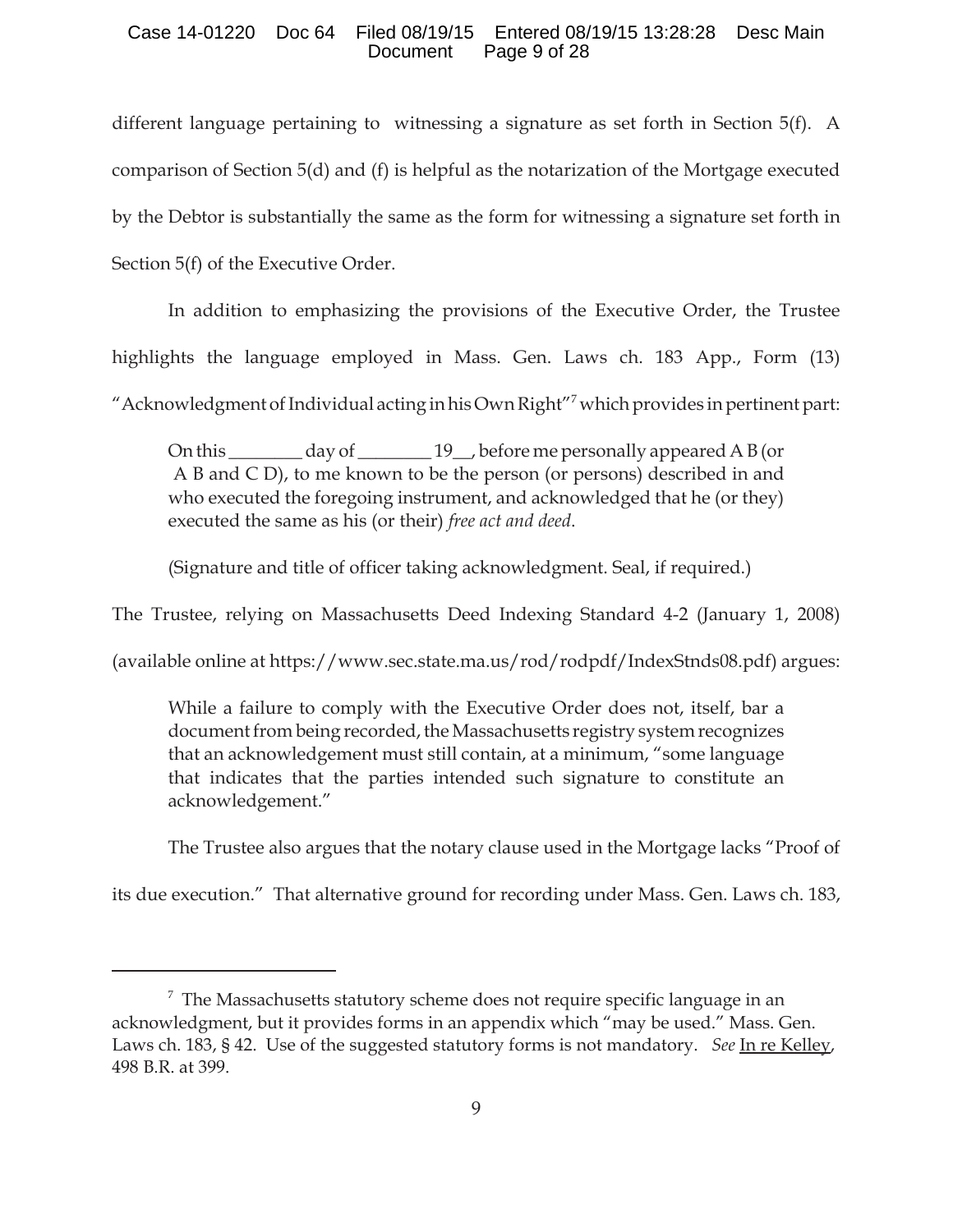## Case 14-01220 Doc 64 Filed 08/19/15 Entered 08/19/15 13:28:28 Desc Main Document Page 10 of 28

§ 29 is foreclosed, in the Trustee's view, because the statute requires providing testimony before a court of record, not merely a certificate from a notary stating that a person appeared and signed a document. He references the "made as hereinafter provided" language of § 29, contending that that language points to successive provisions of chapter 183 for the proper procedures for providing either a certificate of acknowledgment or a certificate of proof of due execution. Thus, the Trustee asserts that §§ 30-33 of chapter 183 reference acknowledgments, while §§ 34-41 deal with proof of due execution. The latter provisions, he asserts, require a certificate from a court of record, that, after testimony, establishes that the instrument was duly executed under different scenarios.<sup>8</sup> He maintains that proof of due execution requires more than just an affidavit from a notary. Indeed, he notes that § 40 of chapter 183 requires that "[a] certificate of proof of the execution of a deed shall be endorsed upon it or annexed thereto by the clerk or register of the court or by the judge before whom such proof is made, and the certificate shall state whether the grantor was present at the hearing."

<sup>&</sup>lt;sup>8</sup> The Trustee cites Mass. Gen. Laws ch. 183, § 34 as an example. It provides:

If the grantor dies or removes from the commonwealth without having acknowledged his deed, the due execution thereof may be proved *before any court of record* in this commonwealth *by the testimony* of a subscribing witness thereto.

<sup>(</sup>emphasis supplied). In addition, § 35 provides: "If all the subscribing witnesses to the deed are also dead or out of the commonwealth, the due execution thereof may be proved before such court by proving the handwriting of the grantor and of a subscribing witness." Sections 36 and 37 also reference "a court of record" and "a subscribing witness."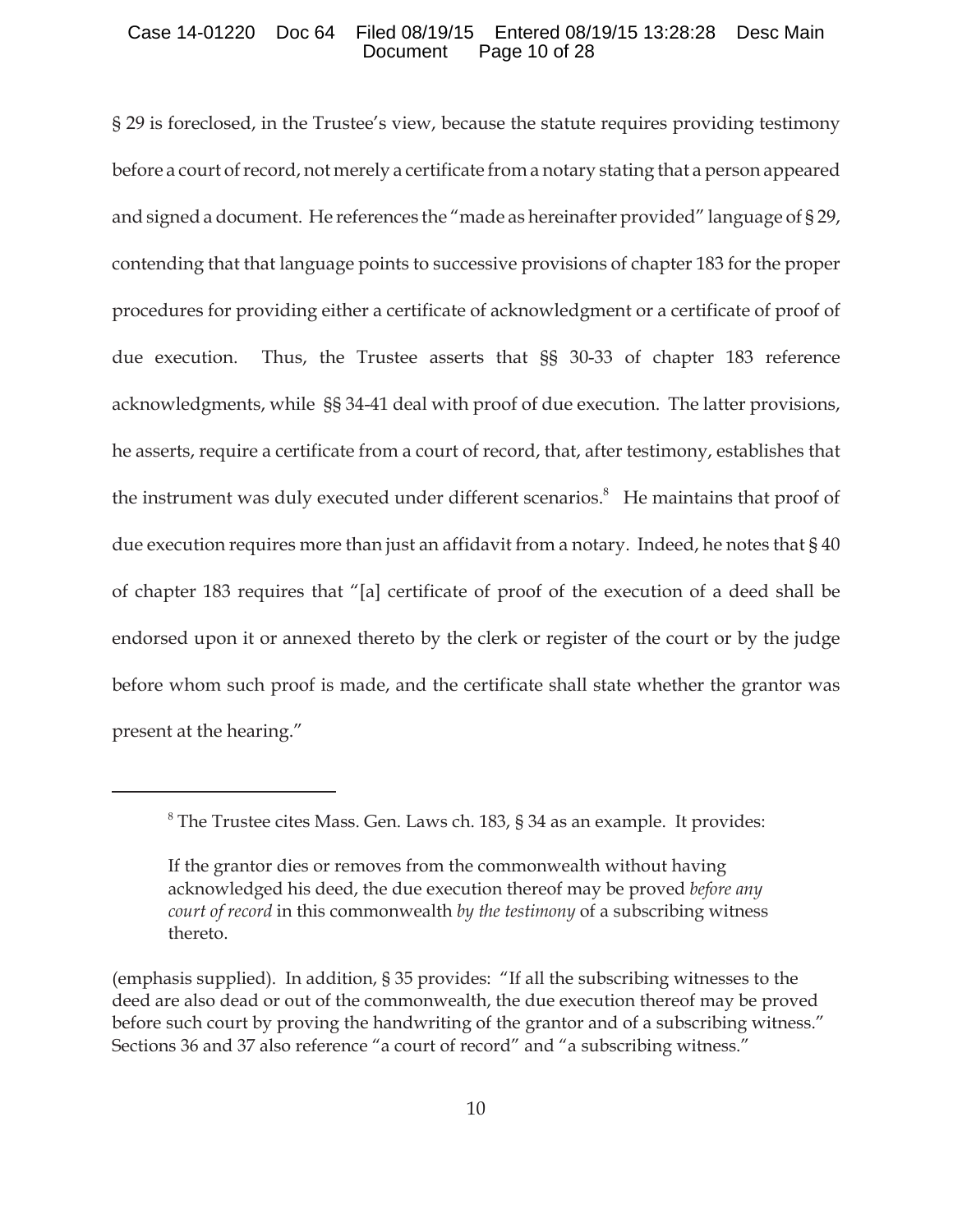### Case 14-01220 Doc 64 Filed 08/19/15 Entered 08/19/15 13:28:28 Desc Main Document Page 11 of 28

In addition to the foregoing statutory arguments, the Trustee references two decisions which support his interpretation that an acknowledgment is different from proof of due execution. In Dole v. Thurlow, 53 Mass. 157, 162 (1846), the court, in tracing the historical analogs of Mass. Gen. Laws ch. 183, §§ 34-41, observed that "a deed not acknowledged may be proved, and, when proved, may be recorded, and shall have the same effect as if acknowledged." The bankruptcy court in In re Marron, No. 10-45395-MSH, 2011 WL 3800040 (Bankr. D. Mass. Aug. 29, 2011), similarly concluded:

. . . Proof of a deed or instrument is entirely different than an acknowledgment. Section 29 establishes that a deed may not be recorded unless it is accompanied by either a certificate of its acknowledgment or proof of its due execution. Section 30 establishes the requirements for the acknowledgment of an instrument, while § 41 establishes how the proof of an instrument's due execution may be taken outside Massachusetts. By conflating the requirements for taking acknowledgments with those of proofs of due execution, the trustee renders § 30(b) meaningless. The assignments of mortgage in this case were acknowledged, and not proven, so the applicable statutory provision is § 30(b), which does not require a certificate of authority. *See* Ashkenazy v. R.M. Bradley & Co., 328 Mass. 242, 246–47 (1952) (holding that the discharge of a mortgage where the acknowledgement was taken by an out-of-state notary public who affixes his notarial seal does not need to be accompanied by a certificate of authority). As no certificate of authority was required, the trustee fails to establish any defect in the assignments of mortgage that could render them either invalid or ineligible for recording.

In re Marron, 2011 WL 3800040 at \*4.

The Trustee argues that the notary clause attached to the Mortgage is neither a certificate of acknowledgment nor a proper certificate of proof of the Mortgage's due execution under the applicable statutory provisions. In his view, there is simply no way to tell whether the Debtor acknowledged the Mortgage as her free act and deed, adding that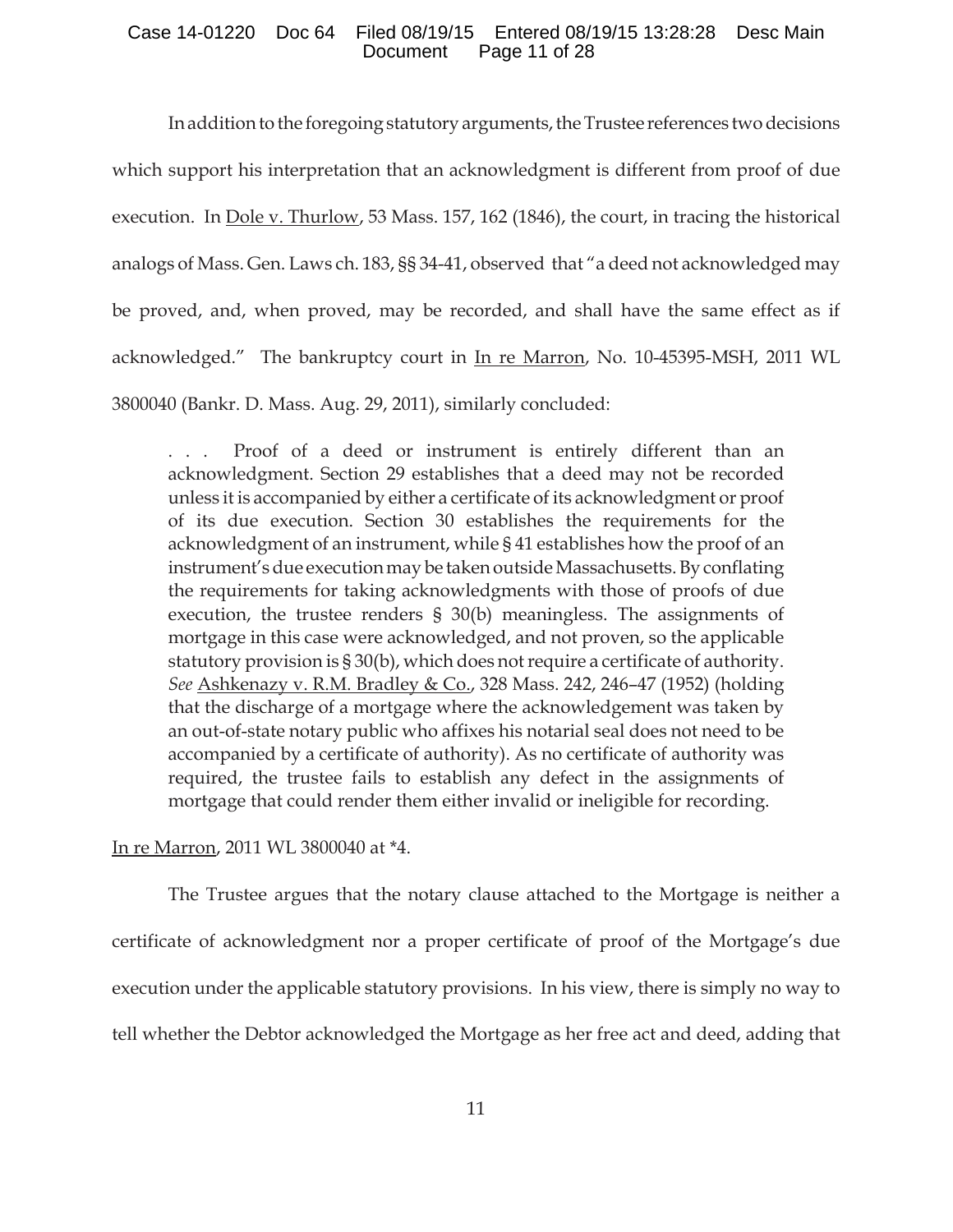### Case 14-01220 Doc 64 Filed 08/19/15 Entered 08/19/15 13:28:28 Desc Main Document Page 12 of 28

none of the Mortgage Defendants proved before a court of record that the Debtor duly executed the instrument, and recorded a certification of proof of due execution. In sum, the Trustee argues the Mortgage was not recordable, and he may avoid the Mortgage under 11

U.S.C. § 544. He concludes:

Under Massachusetts Law an unrecorded mortgage is junior to the rights of a bona fide purchaser of the property, who obtained the status of a bona fide purchaser at the time of commencement of the Debtor's bankruptcy case. MASS. GEN. LAWS ch. 183, §§ 4, 29-30. Pursuant to 11 U.S.C. § 544(a), a trustee has the rights and powers of a hypothetical lien creditor or bona fide purchaser and may avoid any transfer of an interest of the debtor in property voidable thereby. Therefore, the Trustee may avoid the Mortgage pursuant to 11 U.S.C. § 544(a).

## 2. Green Tree and FNMA

Green Tree and FNMA argue that the Mortgage contains "proof of its due execution" and, therefore, the Trustee's claims fail as a matter of law. They contend that "by selecting the disjunctive - "or" - the Legislature manifested its intent to allow two separate and independent methods to record a mortgage in the registry of deeds; either by 'annex[ing]' a 'certificate of . . . acknowledgment **OR**' a certificate of 'the proof of its due execution.'" (emphasis added). In furtherance of their argument, they note that the certificate, which is signed and sealed by the notary, confirms that the Debtor "personally appeared," provided "satisfactory evidence of identification," and actually "signed" the Mortgage in the "presence" of the notary, and that the form selected by the notary, i.e., the form set forth at Section 5(f) of the Executive Order, was not arbitrary, but rather was specifically intended to confirm due execution of the Mortgage. Relying upon Gordon v. Gordon, 8 Mass App.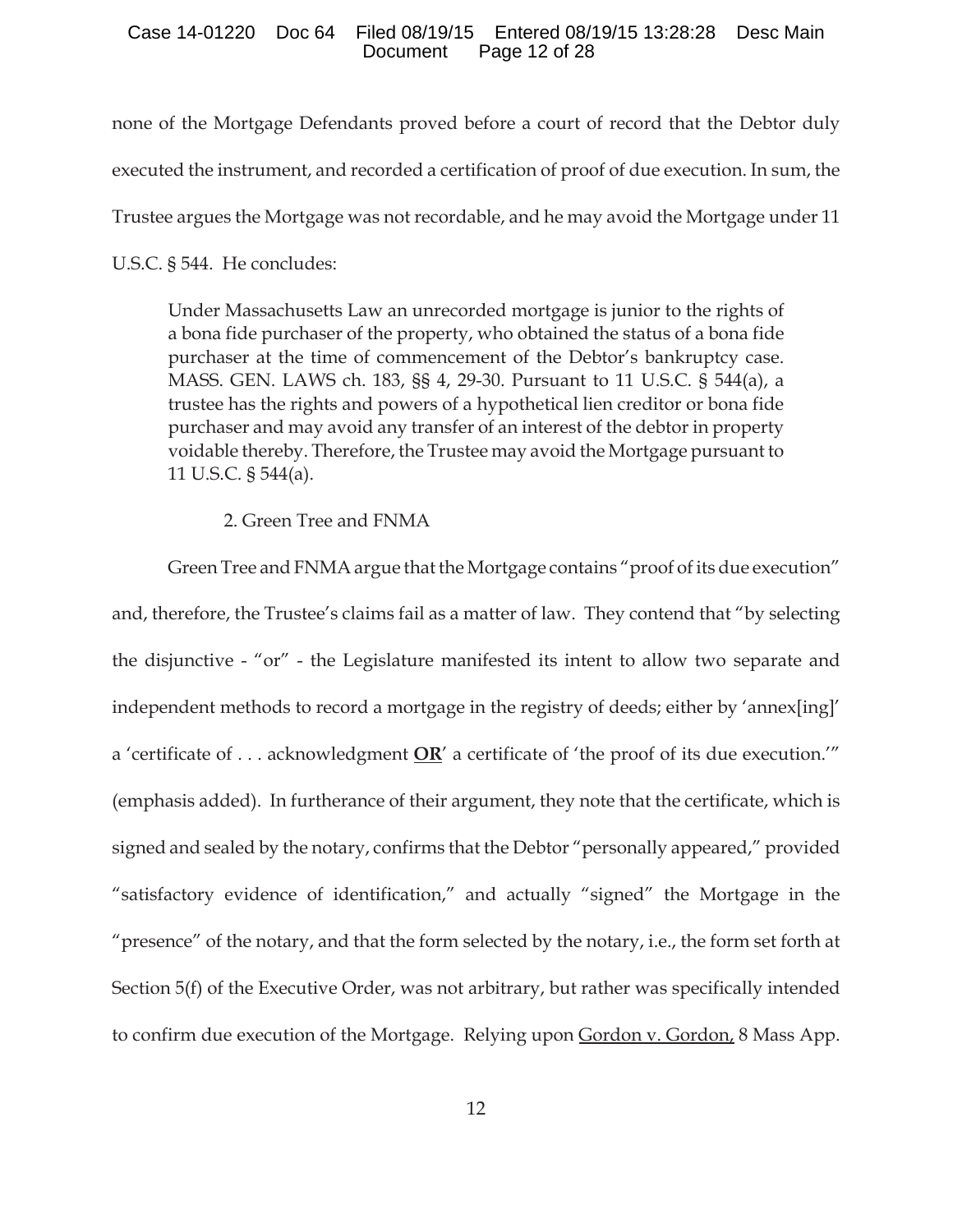### Case 14-01220 Doc 64 Filed 08/19/15 Entered 08/19/15 13:28:28 Desc Main Document Page 13 of 28

Ct. 860 (1979), they argue that the notary provided the registry with "'formal proof of the authenticity of the execution of the instrument presented for recordation.'" Id. at 862 (citing McOuatt, 320 Mass. 413-14).

Green Tree and FNMA further contend that the Mortgage is "a fully completed government-issued certificate authorized by the statute and is intended to verify proof of due execution," adding that by confirming the identity of the grantor, the certification performs its statutory purpose. Green Tree and FNMA counter the Trustee's contention that a determination of "due execution" under Mass. Gen. Laws ch. 183, § 29 cannot be provided by a notary but must be based upon "testimony before a court of record," by arguing that, contrary to the Trustee's claim, the language selected by the Legislature does not reference or refer to any other sections of ch. 183 for the proper procedure for the preparation of the certificate of due execution, stating that "the Legislature intentionally omitted any specific references to any other sections of Chapter 183 in § 29." They diminish the provisions set forth in Mass. Gen. Laws ch. 183, §§ 34-41 as "judicial procedures for establishing 'proof of execution' in circumstances where an acknowledgment is otherwise unavailable because a grantor refuses or is unable to acknowledge a deed. They also distinguish § 40 of ch. 183 because it refers to a "certificate of proof of execution" (not "due execution" as required by § 29) and requires that the certificate be "endorsed upon or annexed" to the deed "by the clerk or register of the court" (recognizing that only after judicial determination of proof can the certificate be annexed or endorsed), adding that § 29 has no such limitation.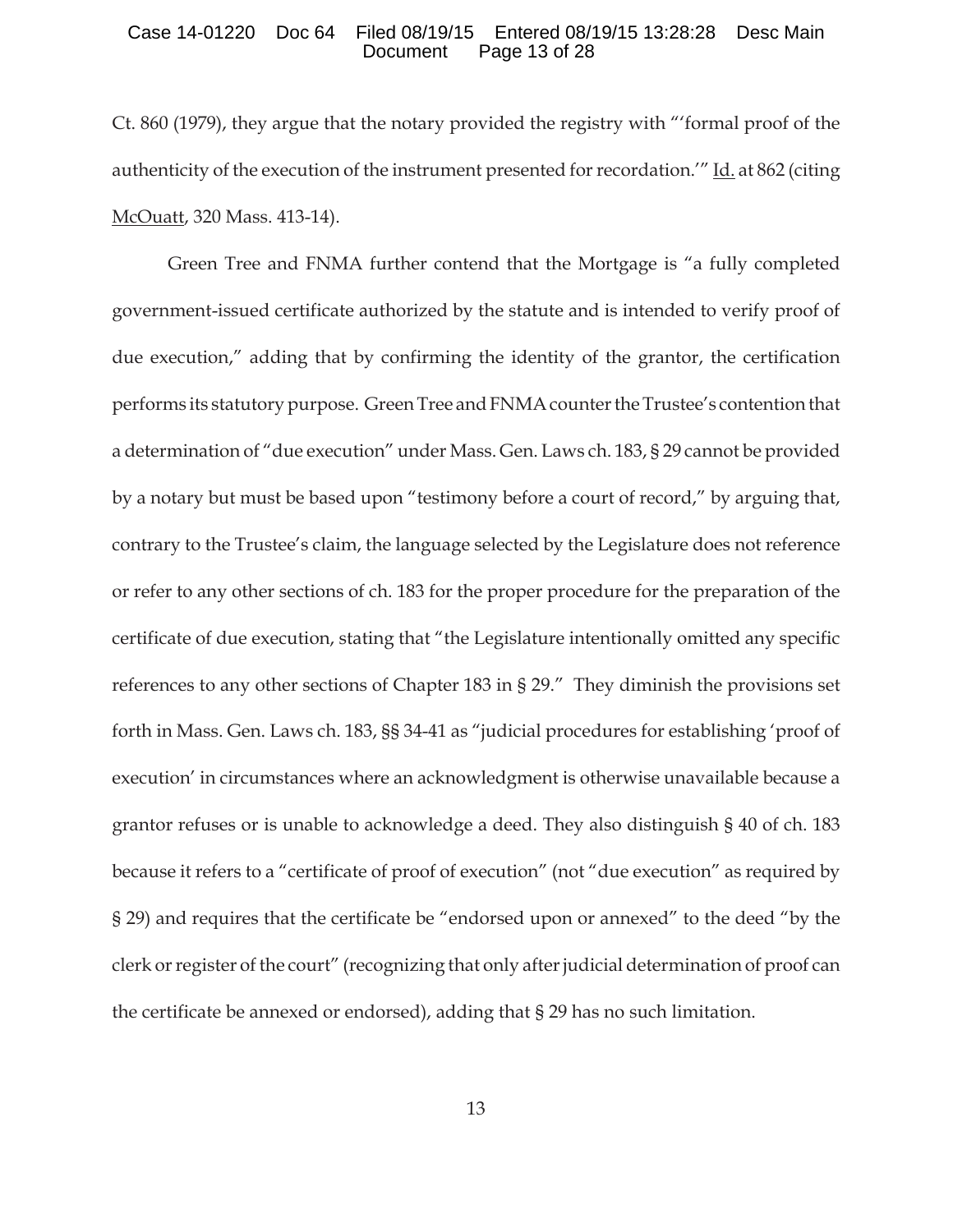## Case 14-01220 Doc 64 Filed 08/19/15 Entered 08/19/15 13:28:28 Desc Main Document Page 14 of 28

# C. Statutory Interpretation

It is well-settled that interpretation of the meaning of a statute starts with an examination of its language in the context of the whole statute. In <u>In re Reswick</u>, 466 B.R. 362 (B.A.P. 9th Cir. 2011), the United States Bankruptcy Appellate Panel for the Ninth Circuit succinctly set forth applicable statutory interpretation principles in interpreting 11 U.S.C. §  $362(c)(3)(A)$  and the split of authority surrounding its interpretation. It stated:

Statutory interpretation begins with the language of the statute. "[W]hen the statute's language is plain, the sole function of the courts—at least where the disposition required by the texts is not absurd—is to enforce it according to its terms." Lamie v. United States Tr., 540 U.S. 526, 534, 124 S.Ct. 1023, 157 L.Ed.2d 1024 (2004), quoting Hartford Underwriters Ins. Co. v. Union Planters Bank, N.A., 530 U.S. 1, 6, 120 S.Ct. 1942, 147 L.Ed.2d 1 (2000). A court must consider "the language itself, the specific context in which that language was used, and the broader context of the statute as a whole." Robinson v. Shell Oil Co., 519 U.S. 337, 341, 117 S.Ct. 843, 136 L.Ed.2d 808 (1997). The Supreme Court has expanded upon this premise:

The definition of words in isolation however, is not necessarily controlling in statutory construction. A word in a statute may or may not extend to the outer limits of its definitional possibilities. Interpretation of a word or phrase depends upon reading the whole statutory text, considering the purpose and context of the statute, and consulting any precedents or authorities that inform the analysis.

Dolan v. U.S. Postal Service, 546 U.S. 481, 486, 126 S.Ct. 1252, 163 L.Ed.2d 1079 (2006); *see also* Boise Cascade Corp. v. U.S. E.P.A., 942 F.2d 1427, 1432 (9th Cir.1991) (courts "must interpret statutes as a whole, giving effect to each word and making every effort not to interpret a provision in a manner that renders other provisions of the same statute inconsistent, meaningless, or superfluous").

In re Reswick, 466 B.R. at 367. In this case the Court shall examine all of the provisions of

Chapter 183 in order to interpret the requirements for acknowledging and proving execution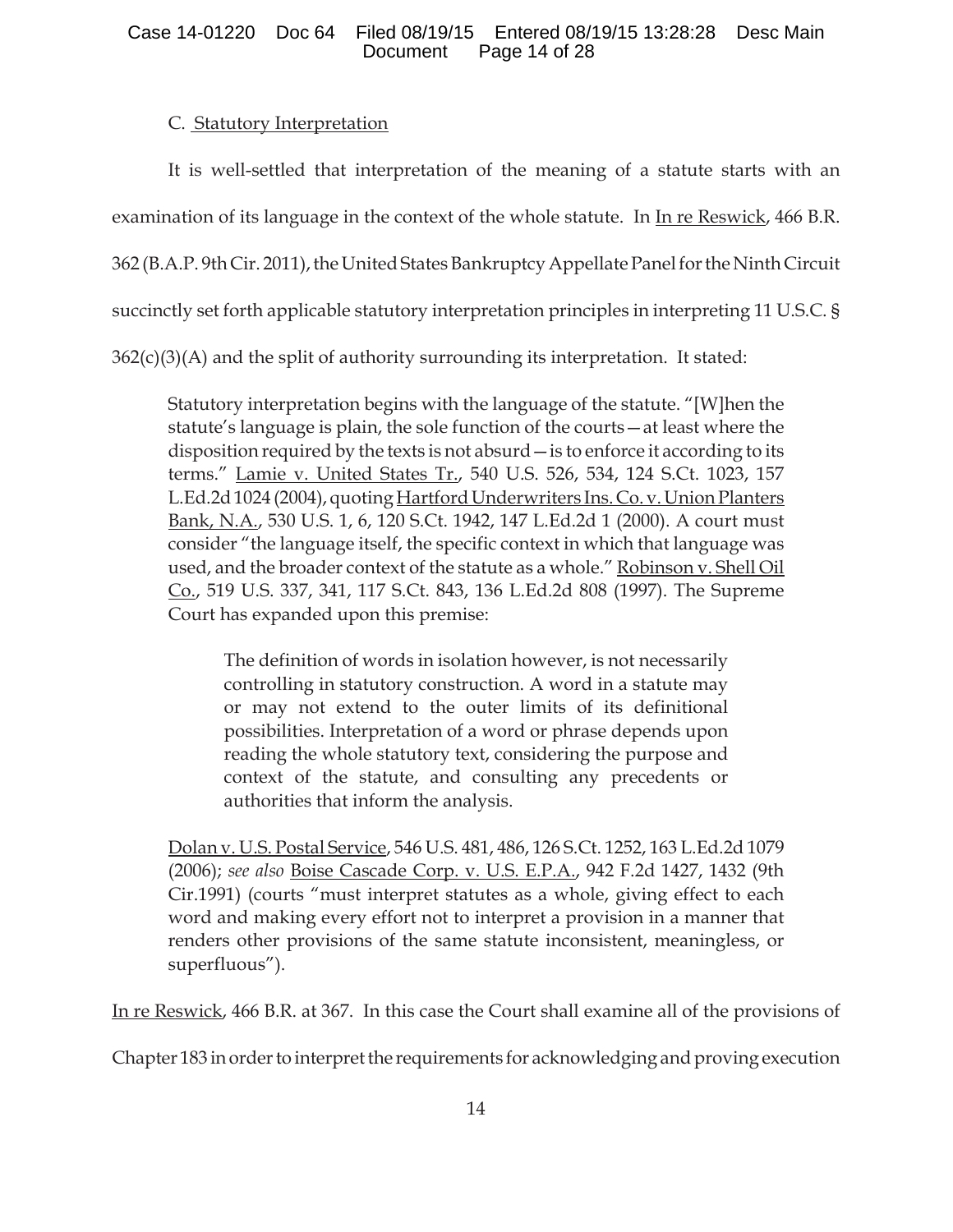### Case 14-01220 Doc 64 Filed 08/19/15 Entered 08/19/15 13:28:28 Desc Main Page 15 of 28

of deeds, including mortgages.

## D. Count I Analysis

The language of Mass. Gen. Laws ch. 183, § 29 is susceptible of different interpretations. Mindful of the entirety of the statutory provisions of Chapter 183, and, considering the purpose and context of the statute, and existing precedent and authorities, *see* Dolan, 546 U.S. at 486, especially the decision of the Supreme Judicial Court in McOuatt v. McOuatt, 320 Mass. 410, 69 N.E.2d 806 (1946), the Court concludes that the Trustee's interpretation of the statute is more persuasive than that advanced by Green Tree and FNMA, particularly where Massachusetts follows a policy of strict formalities in the execution of acknowledgments. In re Giroux, 2009 WL 3834002 at \*2. The notary had the option of employing a number of forms in observing the Debtor's signature on the Mortgage. These include the forms set forth in the following table for ease of comparison.

(Remainder of page intentionally left blank)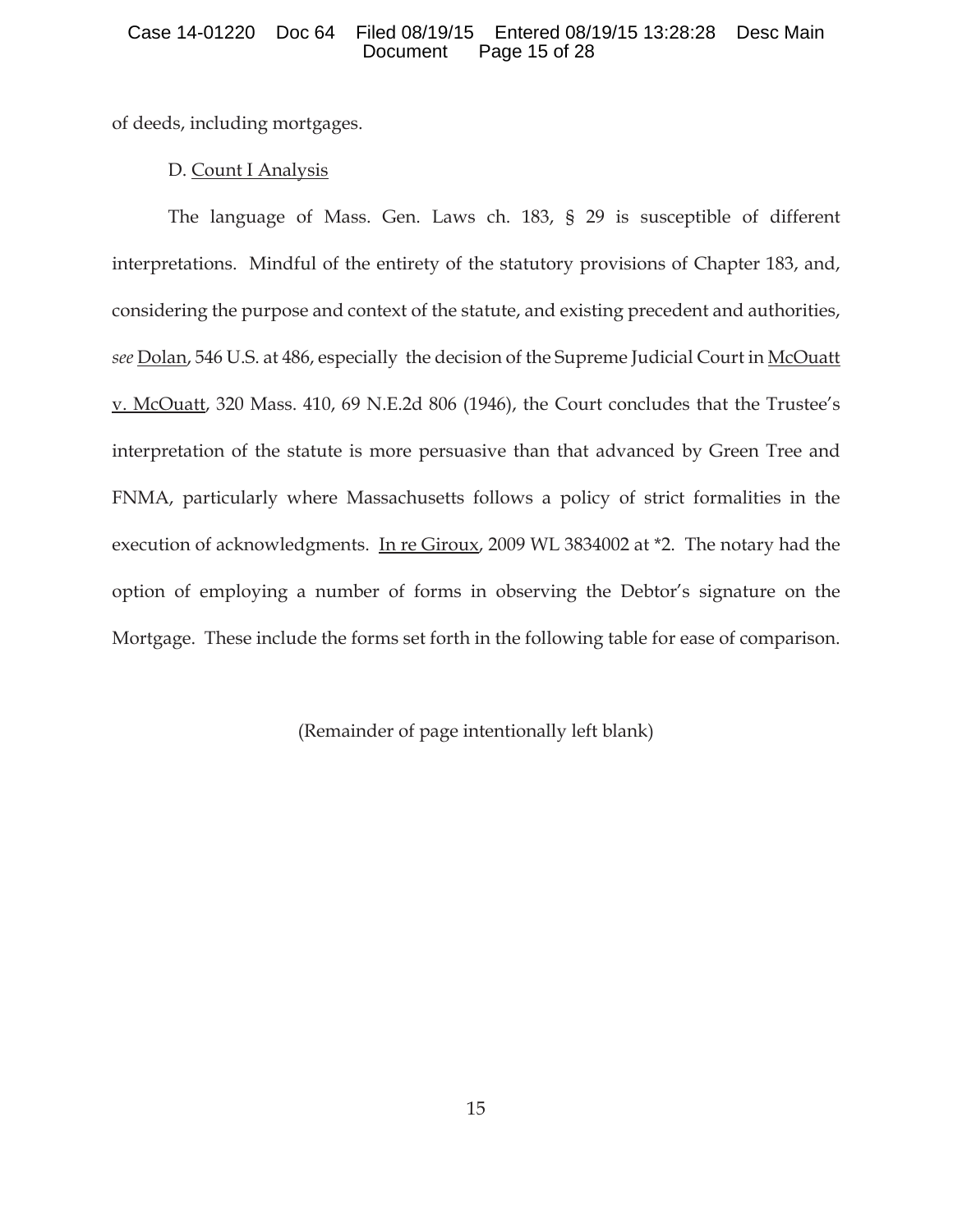## Case 14-01220 Doc 64 Filed 08/19/15 Entered 08/19/15 13:28:28 Desc Main Page 16 of 28

| Executive Order/Section 5(d)                                                                                                                                                                                                                                                                                                                                                                                                                                                                                                                                                                                                                                                                                                                                                                                                                                                                                                                                                                                                                                   | Executive Order/Section 5(f)                                                                                                                                                                                                                                                                                                                                                                                                                                                                                                                                                                                                                            | Mass. Gen. Laws ch. 183 App.,<br>Form (13) "Acknowledgment of<br>Individual acting in his Own<br>Right"                                                                                                                                                                                                                                                                                                  |
|----------------------------------------------------------------------------------------------------------------------------------------------------------------------------------------------------------------------------------------------------------------------------------------------------------------------------------------------------------------------------------------------------------------------------------------------------------------------------------------------------------------------------------------------------------------------------------------------------------------------------------------------------------------------------------------------------------------------------------------------------------------------------------------------------------------------------------------------------------------------------------------------------------------------------------------------------------------------------------------------------------------------------------------------------------------|---------------------------------------------------------------------------------------------------------------------------------------------------------------------------------------------------------------------------------------------------------------------------------------------------------------------------------------------------------------------------------------------------------------------------------------------------------------------------------------------------------------------------------------------------------------------------------------------------------------------------------------------------------|----------------------------------------------------------------------------------------------------------------------------------------------------------------------------------------------------------------------------------------------------------------------------------------------------------------------------------------------------------------------------------------------------------|
| (d) A notary shall take the<br>acknowledgment of the signature<br>or mark of persons<br>acknowledging for themselves or<br>in any representative capacity by<br>using substantially the<br>following form:<br>On this <u>equal</u> day of<br>20_, before me, the undersigned<br>notary<br>public, personally appeared<br>(name<br>$\mathcal{L}^{\mathcal{L}}(\mathcal{L}^{\mathcal{L}})$ and $\mathcal{L}^{\mathcal{L}}(\mathcal{L}^{\mathcal{L}})$ and $\mathcal{L}^{\mathcal{L}}(\mathcal{L}^{\mathcal{L}})$<br>of document<br>signer), proved to me through<br>satisfactory evidence of<br>identification, which were<br>_, to be<br>the person whose name is signed<br>on the<br>preceding or attached document,<br>and acknowledged to me that (he)<br>(she) signed it<br>voluntarily for its stated purpose.<br>(as partner for _______________, a<br>partnership)<br>$\frac{1}{\sqrt{a}}$ for<br>a corporation)<br>(as attorney in fact for<br>the principal)<br>$(as_$<br>$\frac{1}{\sqrt{a}}$ (a) (the)<br>(official<br>signature and seal of notary) | (f) A notary shall witness a<br>signature in substantially the<br>following form in notarizing a<br>signature or mark to confirm that it<br>was affixed in the notary's presence<br>without<br>administration of an oath or<br>affirmation:<br>On this _____ day of __________<br>20_, before me, the undersigned<br>notary<br>public, personally appeared<br><b>manual</b> (name)<br>of document<br>signer), proved to me through<br>satisfactory evidence of<br>identification, which were<br>to be the<br>person whose name is signed on the<br>preceding or attached document in<br>my presence.<br>$\_$ (official<br>signature and seal of notary) | On this __________ day of ________<br>19_, before me personally<br>appeared A B (or $A$ B and C D),<br>to me known to be the person (or<br>persons) described in and who<br>executed the foregoing<br>instrument, and acknowledged<br>that he (or they) executed the<br>same as his (or their) free act and<br>deed.<br>(Signature and title of officer<br>taking acknowledgment. Seal, if<br>required.) |

In this case, the notary utilized the form set forth at Section 5(f) of the Executive Order which omits any reference to the execution and acknowledgment of the Mortgage as the free act and deed of the Debtor. The decision in McOuatt highlights the reasons for the required language of voluntariness in the acknowledgment and fatally undercuts the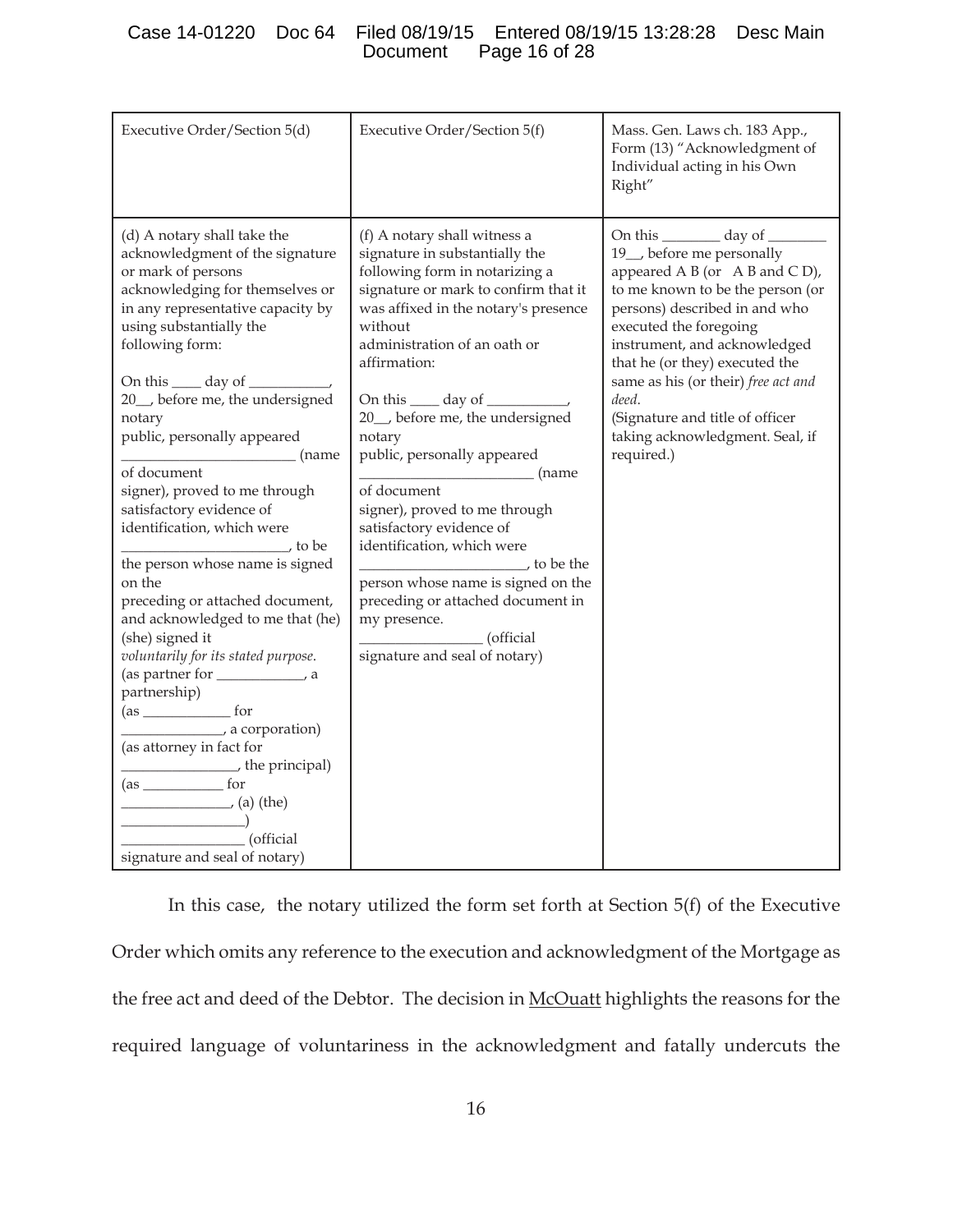## Case 14-01220 Doc 64 Filed 08/19/15 Entered 08/19/15 13:28:28 Desc Main Document Page 17 of 28

position of Green Tree and FNMA. In McOuatt, the Supreme Judicial Court determined that a deed was not properly acknowledged because there was no evidence that McOuatt, who was on his deathbed, acknowledged the instrument to be his "free act and deed." Id. at 411-12. McOuatt signed a deed containing a notary clause asserting that he had indeed signed and acknowledged the deed. At trial, however, the evidence established that he had not spoken to the notary who filled out the acknowledgment, and thus did not indicate to that person that he "acknowledged the instrument as his free act and deed." Id. at 415. The Supreme Judicial Court stated:

An acknowledgment is the formal statement of the grantor to the official authorized to take the acknowledgment that the execution of the instrument was his free act and deed. No particular words are necessary as long as they amount to an admission that he has voluntarily and freely executed the instrument. Kelly v. Calhoun, 95 U.S. 710, 24 L.Ed. 544; Qualls v. Qualls, 196 Ala. 524, 72 So. 76; Jemison v. Howell, 230 Ala. 423, 161 So. 806, 99 A.L.R. 1511; Jackson v. Hudspeth, 208 Ark. 55, 184 S.W.2d 906; Commercial Credit Corp. v. Carlson, 114 Conn. 514, 159 A. 352; Riddle v. Keller, 16 Dick. 513, 61 N.J.Eq. 513, 48 A. 818; Linderman v. Hastings Card & Paper Co., 38 App. Div. 488, 56 N.Y.S. 456; Acklin v. First National Bank, 64 N.D. 577, 254 N.W. 769; Herron v. Harbour, 75 Okl. 127, 182 P. 243, 29 A.L.R. 905. In the instant case, there is no finding that McOuatt, after he signed the deed, ever said a word to the one who made out the certificate of acknowledgment. On the other hand, there is an express finding that he did not say anything indicating that he acknowledged the instrument as his free act and deed. The master has set forth all the subsidiary findings relative to this matter of acknowledgment. We are unable to discover anything in his report that would justify a conclusion that McOuatt acknowledged the instrument of conveyance to be his free act and deed. The only conclusion that can be reached from the report is that the deed was not duly acknowledged as required by the statute. G.L.(Ter.Ed.) c. 209, § 3. No effect can be given to it." 320 Mass. at 415 (citing Erickson v. White, 288 Mass. 451, 193 N.E. 25).

McOuatt, 320 Mass. at 415.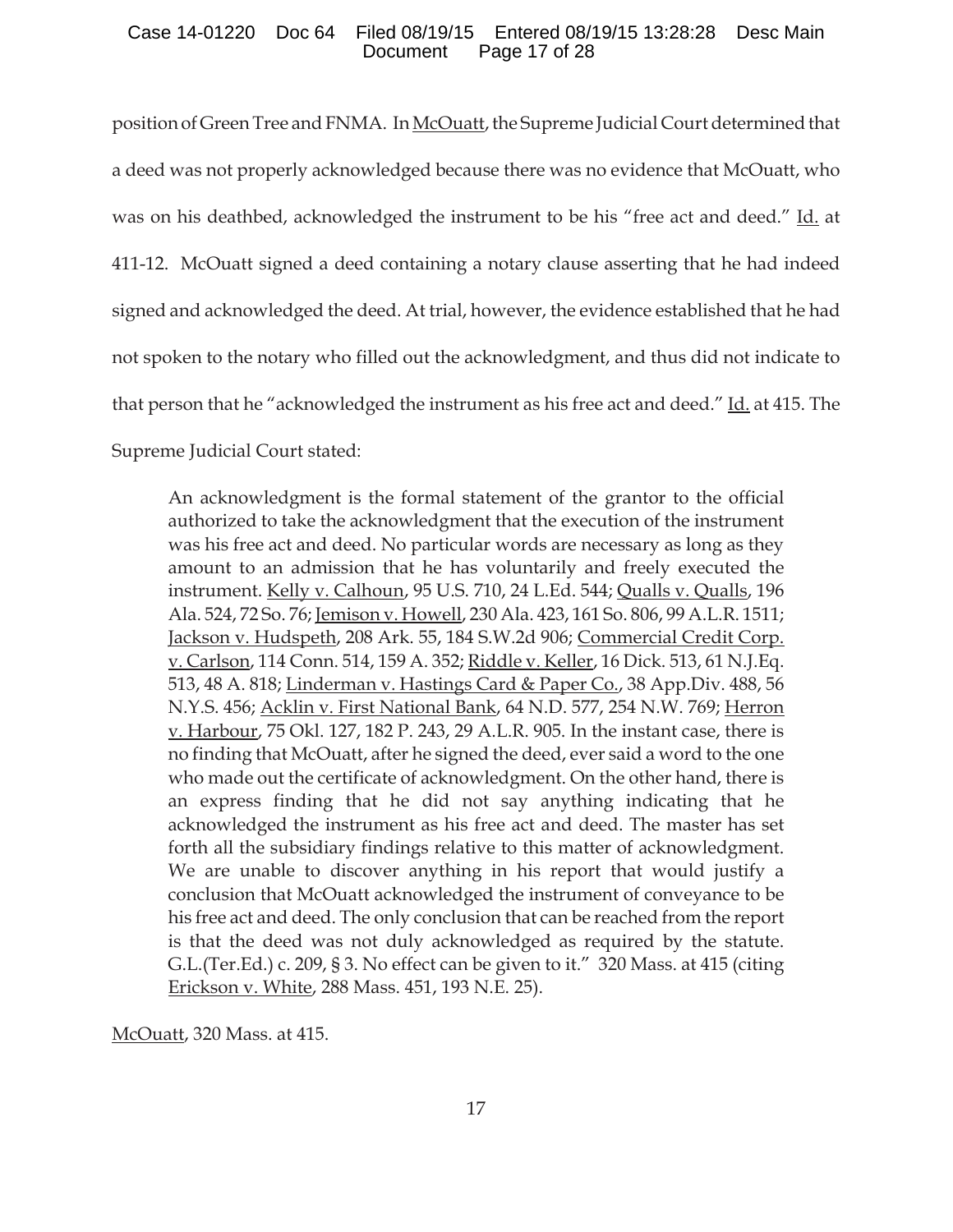### Case 14-01220 Doc 64 Filed 08/19/15 Entered 08/19/15 13:28:28 Desc Main Document Page 18 of 28

It is readily apparent from the directives contained in the McOuatt decision and wellsettled authority on the requirements of certificates of acknowledgment, that circumstances may exist where a signature can be procured that is not the voluntary or the free act and deed of the individual executing the deed or other instrument. Therefore, an alternate method for obtaining a certificate of proof of its *due* execution exists to permit recordation as set forth in Mass. Gen. Laws ch. 183, § 29. The language in § 29, namely "made as hereinafter provided," refers to the successive provisions set forth in §§ 30-41, not just to the language of § 29, and, when the statute is read as a whole, it is evident that §§ 30-33 pertain to acknowledgments and §§ 34-41 pertain to proof of due execution. The latter provisions require evidence, the involvement of a court of record, and subscribing witnesses. *See* Mass. Gen. Laws ch. 183, § 34-41. Indeed, § 40 provides that "A certificate of proof of the execution of a deed shall be endorsed upon it or annexed thereto by the clerk or register of the court or the judge before whom such proof is made, and the certificate shall state whether the grantor was present at the hearing." Mass. Gen. Laws ch. 183, § 40.

The decision relied upon by the Green Tree and FNMA in support of their argument that the notarization was adequate, Gordon v. Gordon, is inapposite. In that case, a husband and wife owned property as tenants by the entirety. Both signed a deed conveying the property to the wife. The wife took the deed to a notary before whom she acknowledged the instrument to be the free act and deed of herself and of her husband, although he was not present. The notary affixed his signature and seal below the recitation that both had personally appeared before him and acknowledged the instrument as their free act and deed.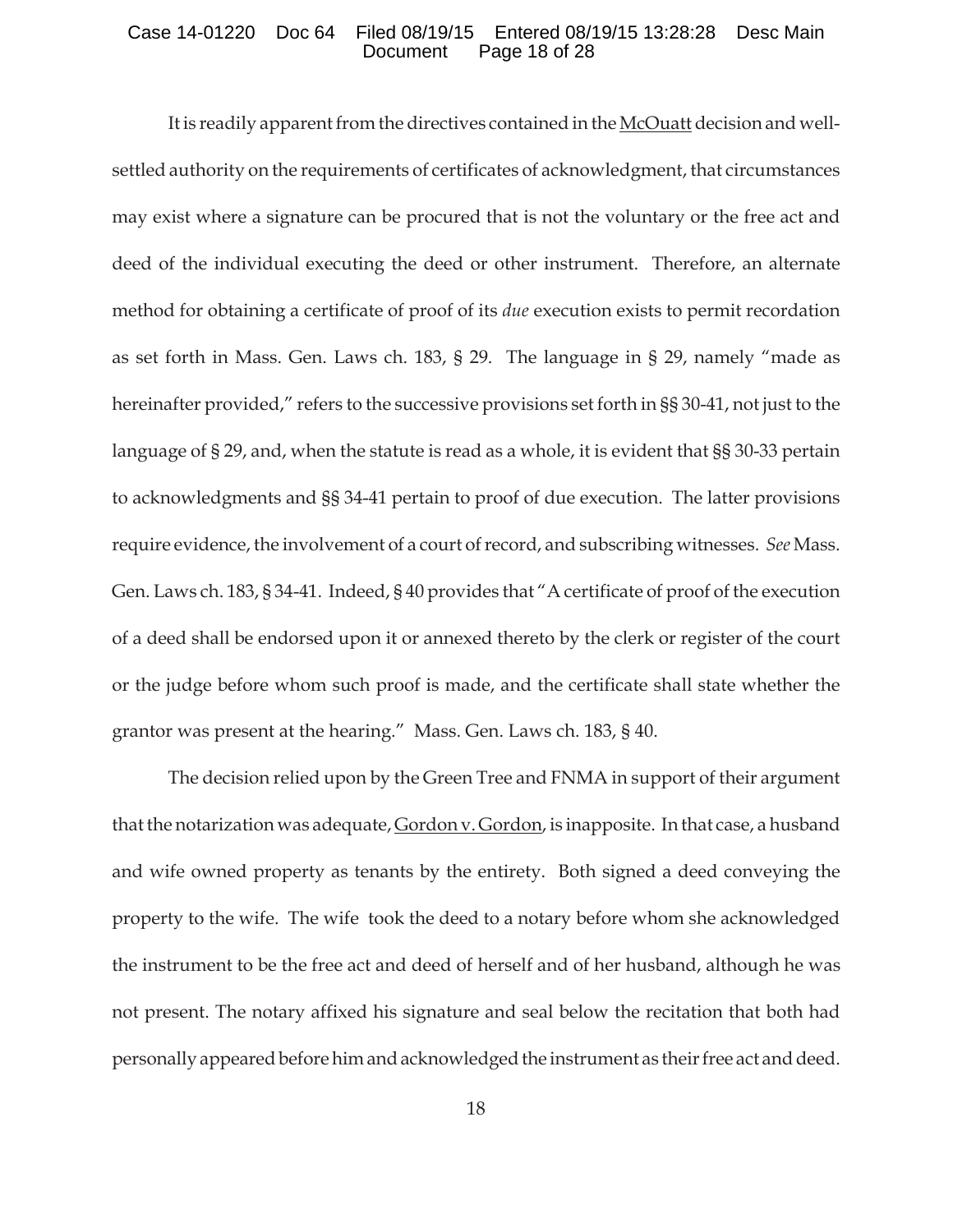### Case 14-01220 Doc 64 Filed 08/19/15 Entered 08/19/15 13:28:28 Desc Main Page 19 of 28

Mrs. Gordon then took the deed to an attorney with instructions to have it recorded. For some unexplained reason, the deed was not immediately recorded. 8 Mass. App. Ct. at 861- 62. The court determined that "when a husband and wife holding lands as tenants by the entirety convey such property, both husband and wife are grantors, not the husband alone. The nature of the tenancy by the entirety is such that, as defined at common law, both husband and wife have one and the same interest. . . . The spouses hold one indivisible estate in them both and in the survivor, this concept being founded on the common law doctrine that, in law, husband and wife constitute but one person."  $\underline{Id}$  at 864. Thus, unlike the situation in the instant case, the mortgage in Gordon was the free act and deed of the grantor.

In summary, the Court rejects the position of Green Tree and FNMA. A fair reading of § 29 provides for two alternatives for the recordation of deed. The procedures for the two alternatives ("as hereinafter provided") are set forth in subsequent provisions of the statute with §§ 30-33 addressing acknowledgments and §§ 34-41 addressing proof of due execution. Green Tree and FNMA essentially ask that "proof of due execution," without the involvement of a court of record or a subscribing witness, be conflated with an acknowledgment. Were the Court to accept their position, the decision in McOuatt, 320 Mass. 415, with its observation that "[a]n acknowledgment is the formal statement of the grantor to the official authorized to take the acknowledgment that the execution of the instrument was his free act and deed" would be rendered meaningless, as all that would be required would be a notarization that the deed was executed in the notary's presence. In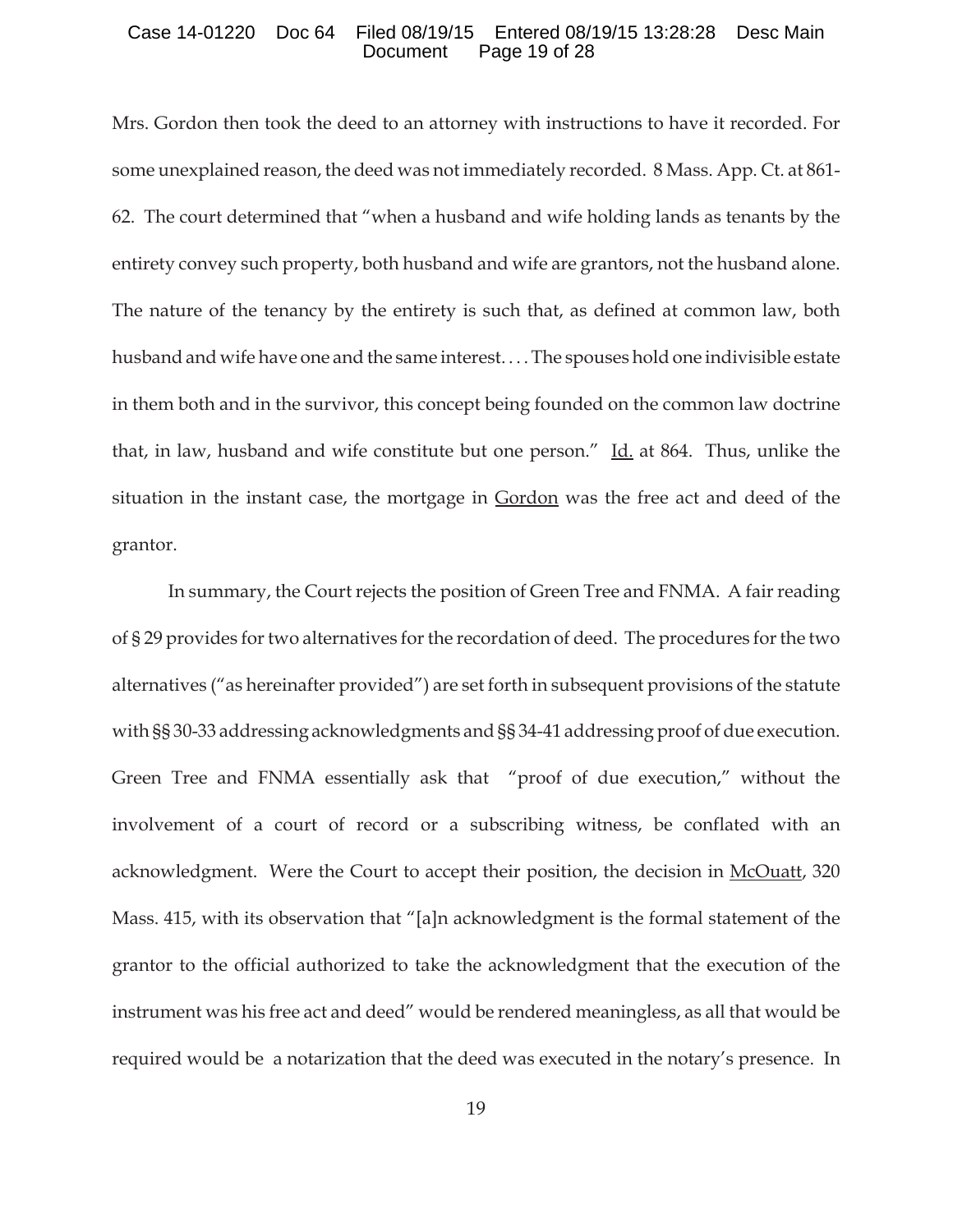## Case 14-01220 Doc 64 Filed 08/19/15 Entered 08/19/15 13:28:28 Desc Main Document Page 20 of 28

other words, the notary, as was done in this case, merely would be witnessing the signature of the grantor without attesting to the required acknowlegment.

## E. Counts II and III Analysis

In his Motion for Summary Judgment, the Trustee observes that under 11 U.S.C. § 544(a) "the trustee may recover for the benefit of the estate the property transferred." 11 U.S.C. § 550(a). A trustee may obtain this recovery from the initial transferee, any entity for whose benefit the transfer was made, or any immediate or mediate transferee of the initial transferee. 11 U.S.C. § 550(a)(1) and (2). Pursuant to 11 U.S.C. § 551, the interest in the Real Property represented by the Mortgage is preserved for the benefit of the bankruptcy estate, "'put[ting] the estate in the shoes of the creditor whose lien is avoided."  $DeGiacomo v.$ Traverse (In re Traverse), 753 F.3d 19, 26 (1st Cir. 2014), *cert. denied, \_\_* U.S. \_\_, 135 S.Ct. 459 (2014) (quoting In re Carvell, 222 B.R. 178, 180 (B.A.P. 1st Cir. 1998)). According to the Trustee, he is entitled to a declaratory judgment under Count II of the Complaint against the Mortgage Defendants, in a recordable form, stating that the avoided Mortgage is recovered for the benefit of the estate pursuant to 11 U.S.C. §§ 550(a) and 551.

The Trustee recognizes the binding effect of <u>In re Traverse</u>. In that case, the United States Court of Appeals for the First Circuit stated:

[P]reservation of an undefaulted mortgage on [the debtor's] home for the benefit of the bankruptcy estate is not co-extensive with an ownership right over the underlying property. Under § 551, the trustee preserves any liens or transfers avoided under § 544 by claiming those liens for the benefit of the estate, but he preserves the benefit of only that which has been avoided—in this case, the mortgage. "When the Trustee avoided the lien granted by Debtor . . ., the avoided lien and only the avoided lien became property of the estate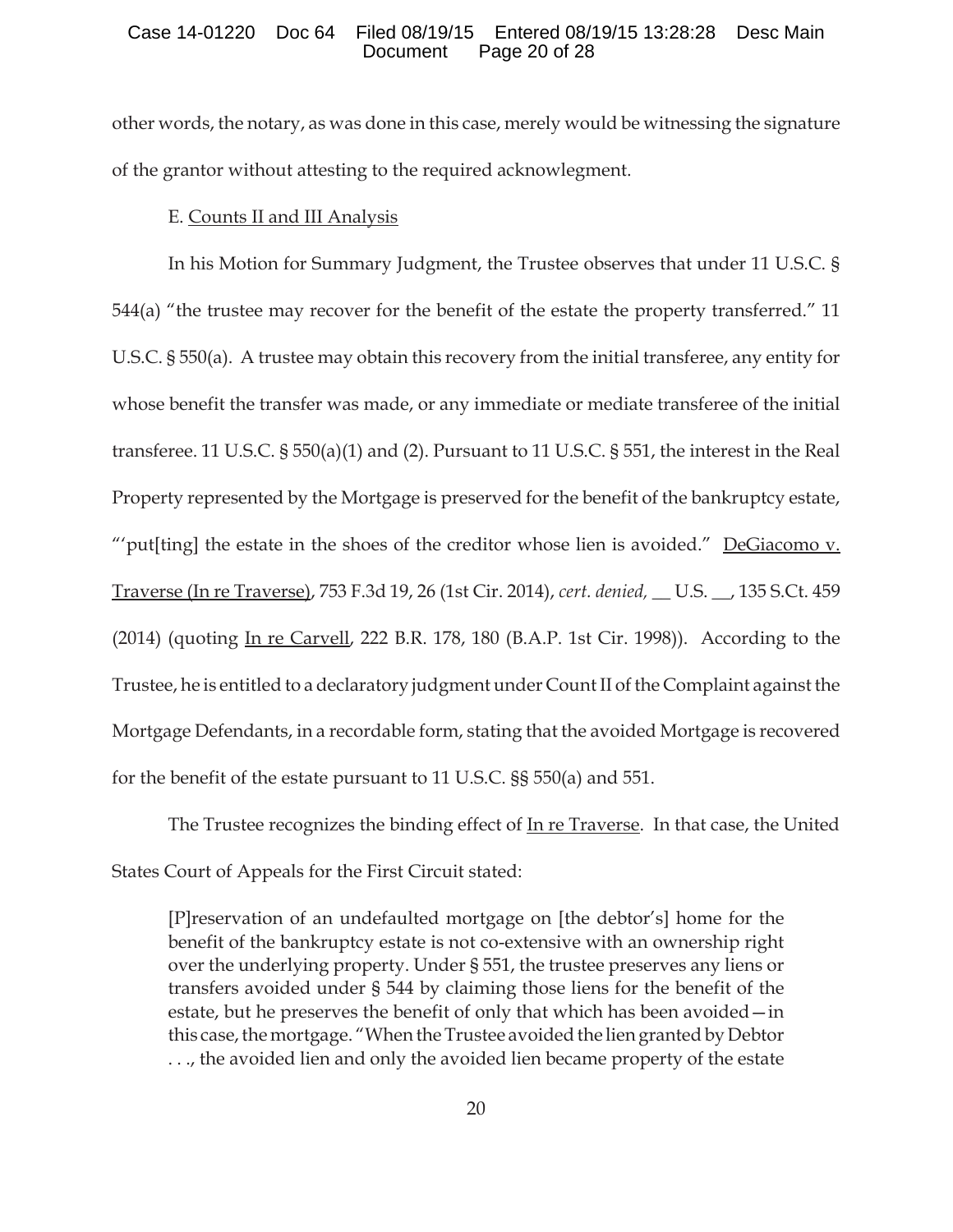under § 541(a)(4)."Preservation gives the bankruptcy estate an exclusive interest in the avoided lien, but it does not give the estate any current ownership interest in the underlying asset. . . . As far as the trustee's § 363 powers are concerned, avoidance and preservation thus empower the trustee to sell the newly avoided mortgage as property of the estate. But if the underlying property has been exempted and withdrawn from the "property of the estate" for the purposes of § 363, the preservation of a mortgage does not resurrect the trustee's § 363 powers over that property itself.

In re Traverse, 753 F.3d at 27 (citations omitted, footnote omitted). In rejecting the trustee's

argument that the preserved mortgage empowered him to sell Traverse's home because,

with the bankruptcy estate now standing in the shoes of the secured lienholder, the sale

would directly benefit the unsecured creditors, the First Circuit observed:

Just because the preserved mortgage entitles the estate to benefit from the sale of Traverse's property, however, does not mean that the trustee is by that fact empowered to sell the property so as to immediately realize that benefit. In itself, a mortgage carries neither a right of immediate ownership of Traverse's property, nor a right of immediate payment of the secured loan's outstanding value, but only a right to foreclose on Traverse's property in the event that she defaults on her loan or to receive payment in full when the home is sold through other means. And that is the extent of the rights gained by the estate through the trustee's preservation. . . .

# Id. at 29 (citing Morris v. St. John Nat'l Bank (In re Haberman), 516 F.3d 1207, 1210 (10th Cir.

2008)). It concluded:

We affirm today the principle that the preservation of a lien entitles a bankruptcy estate to the full value of the preserved lien—no more and no less. Where this lien is an undefaulted mortgage on otherwise exempted property, the trustee may for the benefit of the estate enjoy the liquid market value of that mortgage, claim the first proceeds from a voluntary sale, or wait to exercise the rights of a mortgagee in the event of a default. But the trustee may not repurpose the mortgage to transform otherwise exempted assets, to which neither the estate nor the original mortgagee boasted any ownership rights, into the property of the bankruptcy estate.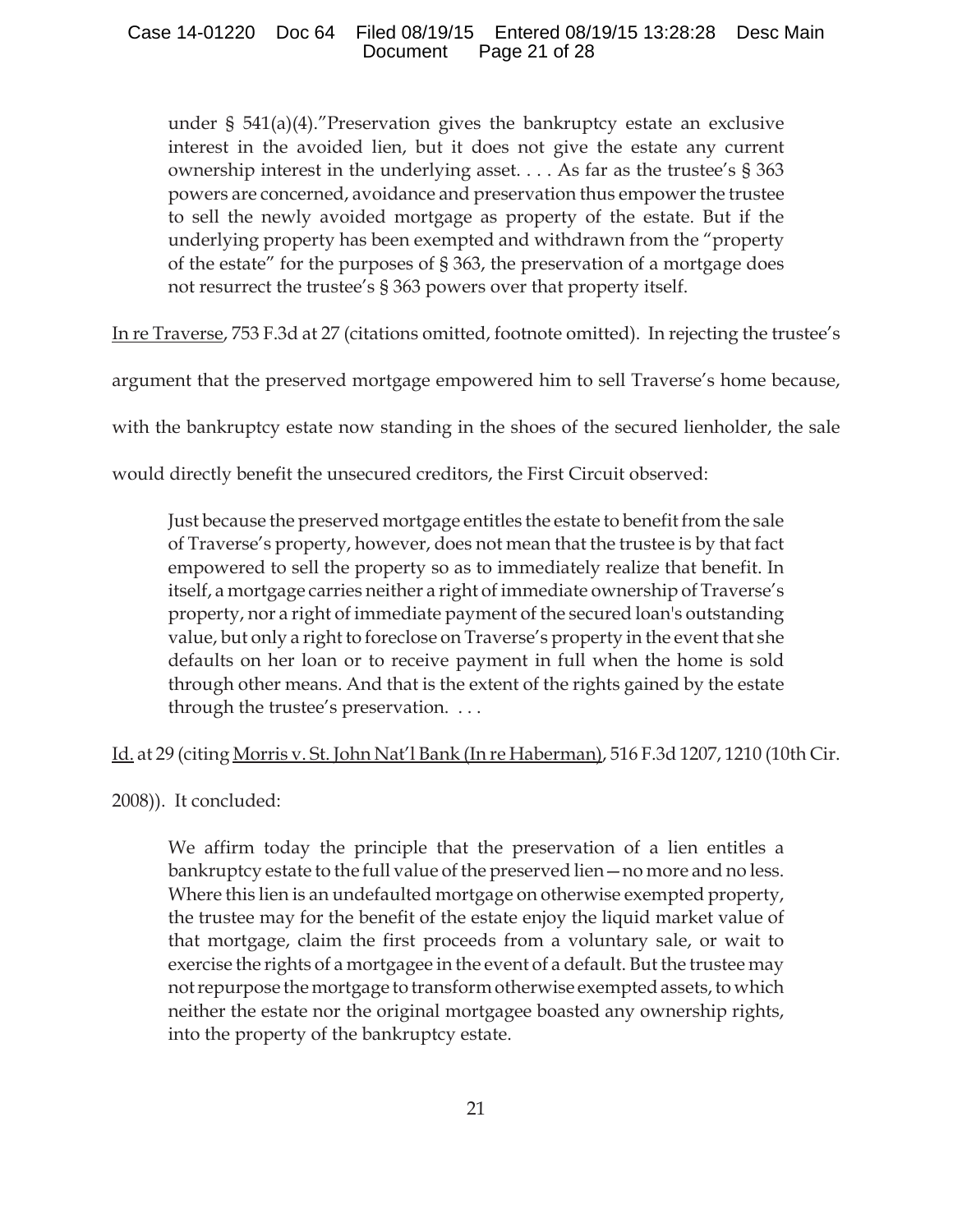## Case 14-01220 Doc 64 Filed 08/19/15 Entered 08/19/15 13:28:28 Desc Main Document Page 22 of 28

Id. at 31 (footnote omitted).

Based upon his reading of Traverse, the Trustee, noting that a mortgage is treated as a transfer of legal title, subject to a right of redemption, *see* Bevilaqua v. Rodriguez, 460 Mass. 762, 774 (2011); Maglione v. BancBoston Mtg. Corp., 29 Mass App. Ct. 88, 90 (1990), contends that the right of redemption should not be confused with rights under the note previously secured by the avoided mortgage, especially as the bankruptcy discharge under 11 U.S.C. § 727(a) discharges the Debtor's personal liability under the note, but not the mortgagee's title interest.<sup>9</sup> *See* Johnson v. Home State Bank, 501 U.S. 78, 82 (1991). The

In Massachusetts, a "mortgage splits the title in two parts: the legal title, which becomes the mortgagee's, and the equitable title, which the mortgagor retains." Maglione v. BancBoston Mtge. Corp., 29 Mass. App. Ct. 88, 90, 557 N.E.2d 756 (1990). The purpose of the split is "to give to the mortgagee an effectual security for the payment of a debt [while] leav[ing] to the mortgagor ... the full control, disposition and ownership of the estate." Santiago v. Alba Mgt., Inc., 77 Mass.App.Ct. 46, 49, 928 N.E.2d 359 (2010), quoting Charlestown Five Cents Sav. Bank v. White, 30 F.Supp. 416, 418–419 (D. Mass.1939). The title held by a mortgagee is defeasible, and "upon payment of the note by the mortgagor . . . the mortgagee's interest in the real property comes to an end." Maglione v. BancBoston Mtge. Corp., *supra*.

Bevilacqua, 460 Mass. at 774. The court added:

"[A]n equity of redemption is inseparably connected with a mortgage,"  $Peugh$ </u> v. Davis, 96 U.S. 332, 337, 24 L.Ed. 775 (1877), and endures so long as the mortgage continues in existence:

"When the right of redemption is foreclosed, the mortgage has done its work and the property is no longer mortgaged land. Instead, the former mortgagee owns the legal and equitable interests in the property and the mortgage no longer exists."

<sup>&</sup>lt;sup>9</sup> In **Bevilacqua**, the Supreme Judicial Court stated: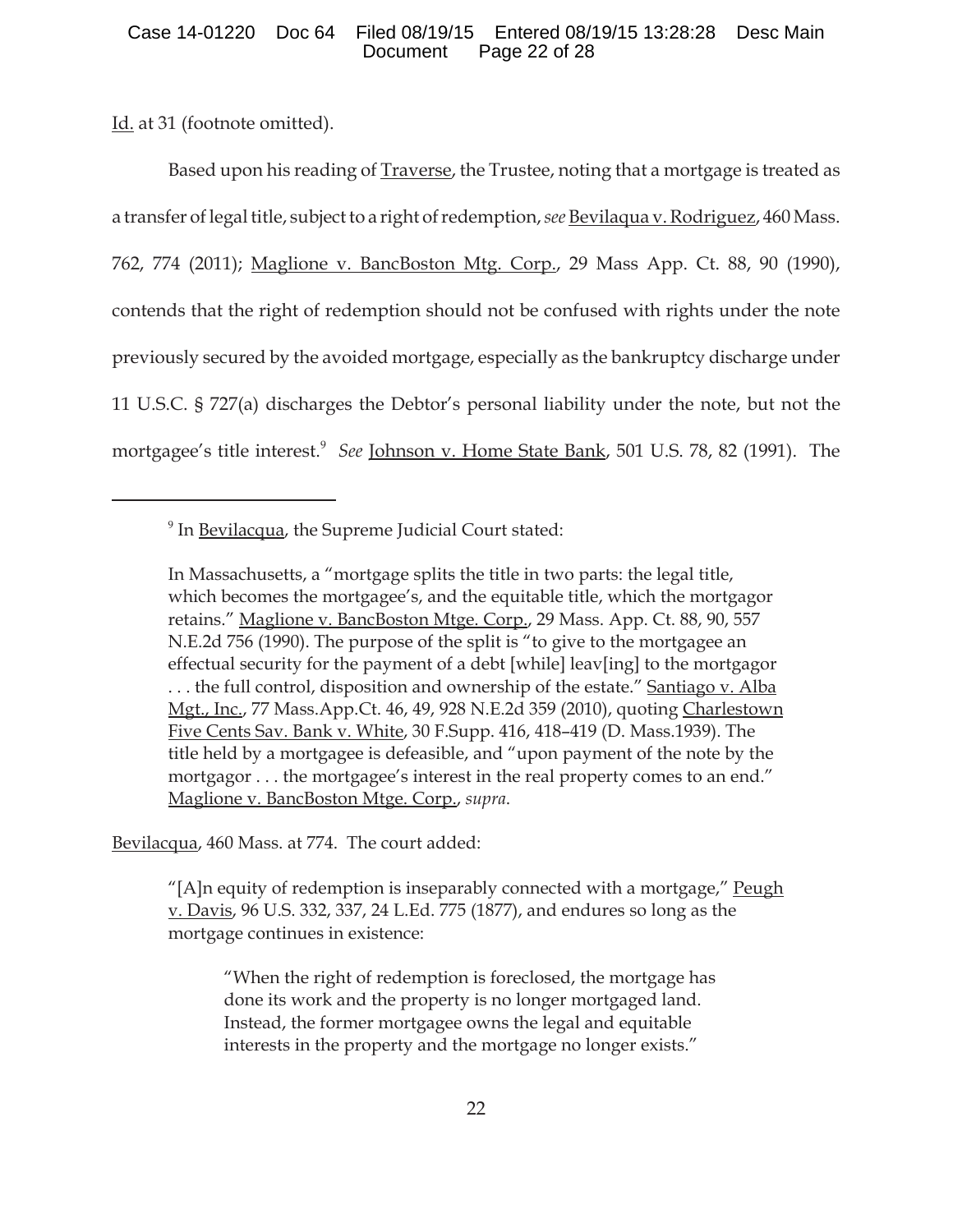## Case 14-01220 Doc 64 Filed 08/19/15 Entered 08/19/15 13:28:28 Desc Main Document Page 23 of 28

Trustee maintains that although the lender continues to hold the note, its claim is unsecured, and the Debtor retains the right of redemption with respect to the avoided Mortgage. The Trustee adds that the Debtor may satisfy her right to redemption by paying to him the balance of the obligation either all at once or over time under the terms described in the related note.

In a footnote, the Court of Appeals in **Traverse**, however, observed:

The parties in this case have presented to us no issue regarding who is entitled to [the debtor's] post-petition payments. Absent a separate agreement to the contrary, avoidance and preservation of a security interest do not entitle the trustee to payments on the underlying debt. In re Rubia, 257 B.R. 324, 327 (10th Cir. BAP 2001), *aff'd*, 23 Fed.Appx. 968 (10th Cir. 2001); In re Trible, 290 B.R. 838, 845 (Bankr.D. Kan. 2003).

In re Traverse, 753 F.3d at 31 n.9.<sup>10</sup> While the Trustee recognizes that observation, he states

Santiago v. Alba Mgt., Inc., *supra* at 50, 928 N.E.2d 359. See G.L. c. 244, § 18 (mortgagor holds equity of redemption until mortgagor forecloses); Maglione v. BancBoston Mtge. Corp., *supra* ("upon payment of the note by the mortgagor . . . the mortgagee's interest in the real property comes to an end").

Bevilacqua, 460 Mass. at 775.

<sup>10</sup> In a recent article by Guy B. Moss and Michael J. Goldberg, *The Mortgage is Avoided, but What is the Worth if the Debtor's Home Cannot be Sold?,* 33 Am. Bankr Inst. J. 42 (Oct. 2014), the authors observed:

Dicta in **Traverse** added greatly to the uncertainty over what rights travel with an avoided lien. In footnote 9, the decision raises, but does not resolve, the issue of what party is entitled to post-petition debt-service payments, stating that absent an agreement, avoidance and preservation of the mortgage lien "do not entitle the trustee to payments on the underlying debt." If this were true, what would entitle the trustee to payment at any time other than in connection with a sale or refinancing by the debtor? How could the trustee ever hold the foreclosure right that the court identifies? Also, what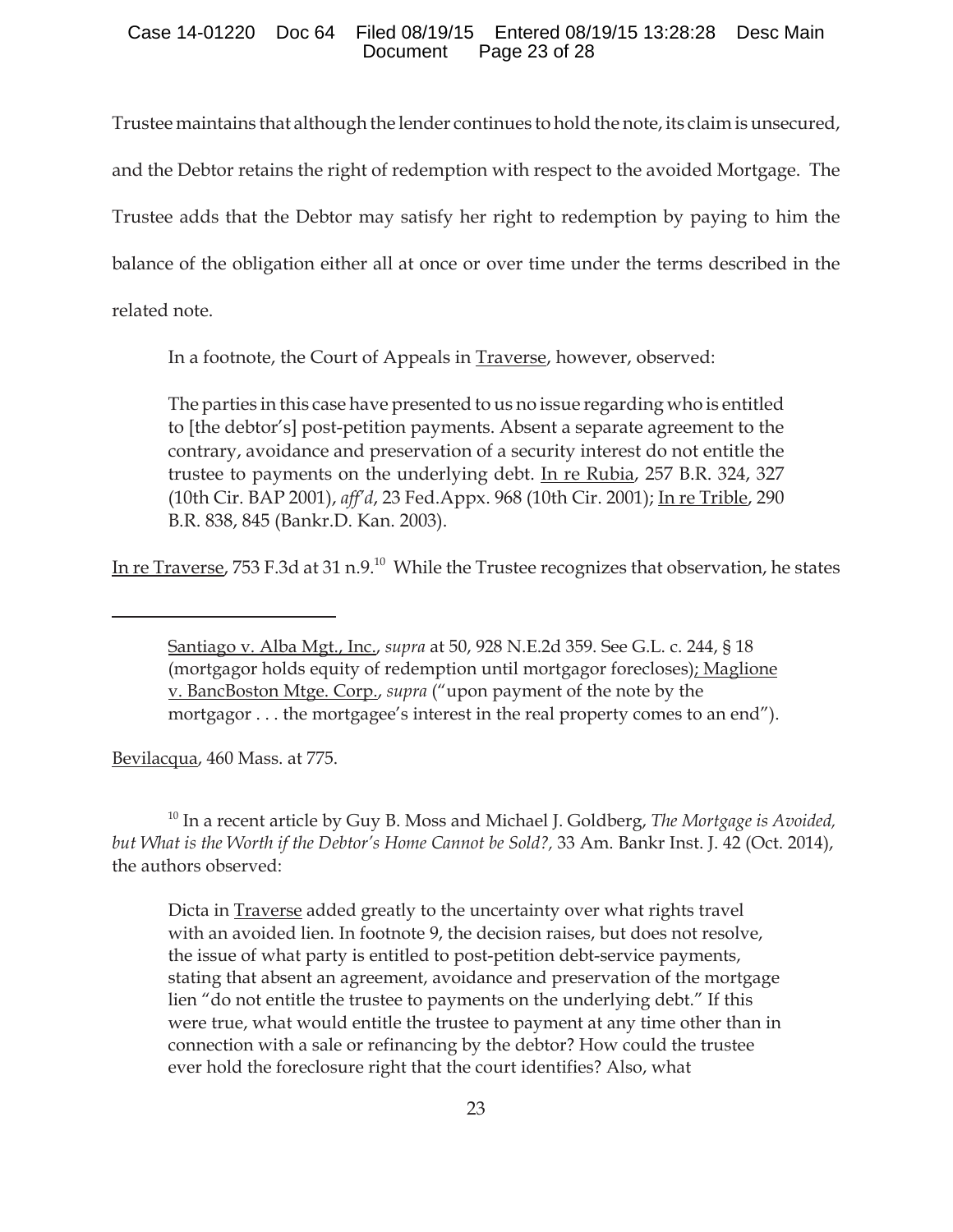the following:

While the trustee does not hold the note obligation, the value of the avoided lien interest is based on the amount owed on the note at the time of the bankruptcy petition – the amount if not reduced by subsequent payments made by the debtor to the original lender. . . . [T]he trustee's rights are not against the debtor, but the collateral, but the rights against the collateral are based on the amount owed on the petition date, unaffected by subsequent payments to the lender. The Trustee's obligation to recognize a redemption of the collateral, and in this case's context, provide a discharge of the Mortgage, is dependent on payments made to the Trustee.

# The Trustee adds:

Allowing payments to the lender, post avoidance, to redeem the interest removes the value from the estate, and runs against the plain language and purposes of sections 541, 550 and 551. It effectively turns the lender, who

The impact of **Traverse** on Massachusetts law (which governed the parties' substantive rights) is even more problematic; in fact, it is doubtful that the trustee could ever foreclose the mortgage, even if he could define a payment default. In 2012, Massachusetts's highest court ruled that foreclosure by exercise of a power of a sale can only be conducted by a person or entity "either holding the mortgage note or acting on behalf of the noteholder." With the note in the possession of the original mortgagee--and with the debtor discharged from her obligations thereunder--the trustee's power to undertake any enforcement action with respect to the avoided lien is suspect and the debtor will have little incentive to cooperate. Thus, in reality, rather than balancing the competing interests of a debtor and her trustee, **Traverse** appears to have severely hampered a trustee's ability to derive value from an avoided mortgage, and potentially to have given the debtor a windfall: the ability to remain in her home without making further payments to anyone.

Id. at 75.

meaningful value could any trustee realize from the sale of a lien under such an umbrella of doubt?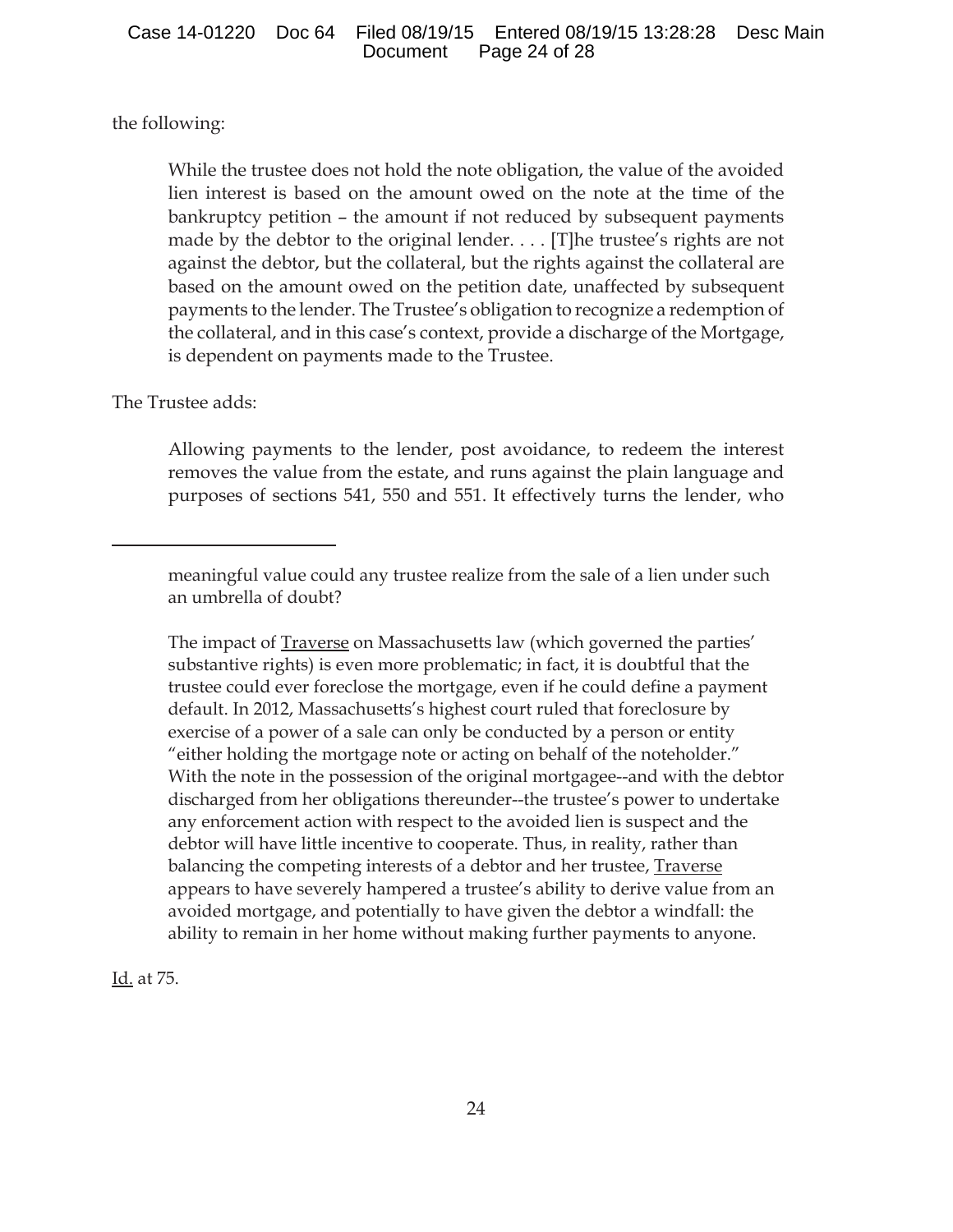should be an unsecured creditor, back into a secured creditor, and returns the value represented by the avoided mortgage to the original lender, rather than allowing the value to accrue to the creditor body as the bankruptcy code intends.

The Trustee concludes:

The Debtor should be able to redeem her interest in the real estate only by making payments to the Trustee, as representative of the estate and holder of the defeasible legal title. If the Debtor chooses to make payments to the Trustee, the benefit will go to the estate in accordance with the purposes of §554 and §551, and the priority scheme of chapter 7 will not be violated. In re Traverse, 753 F3d. at 26; In re Mill Concepts Corp., 123 B.R. at 947. In the present case, because the value of the Real Estate, \$295,000, exceeds the amount that had to be paid to redeem the Mortgage as of the petition date, \$281,592.13, the Debtor may redeem the avoided mortgage interest on payment of \$281,592.13.

Accordingly, the Trustee seeks the entry of an order declaring that the interest in the Real

Property by virtue of the Mortgage, once avoided and preserved for the benefit of the estate,

is subject to redemption only on account of payments made to the Trustee, as representative

of the estate, with a value as of the petition date of \$281,592.13.<sup>11</sup>

<sup>&</sup>lt;sup>11</sup> The Trustee may be seeking to avoid the problem confronted in  $\overrightarrow{Agin}$  v. PNC Mtg. (In re Spodris), 516 B.R. 196 (Bankr. D. Mass. 2014). In that case, Judge Hillman, relying upon In re Traverse, stated:

I find that preservation of the Avoided Interest for the benefit of the estate is sufficient to put the estate in its pre-transfer position, and thus constitutes a complete recovery in this case. As PNC points out, the "interest of the debtor in property" that was preferentially transferred was PNC's right to enforce its claim against the property in the event of default. Avoidance of the Mortgage as to the Debtor's interest in the property deprives PNC of this right, putting PNC in the same position as the Debtor's other creditors. Preservation of the Avoided Interest for the benefit of the estate grants the Trustee whatever rights PNC would have had against the Debtor's interest in the Property on account of the Mortgage. Just as PNC would have no immediate recourse against the Property absent a default, neither does the Trustee. Thus, the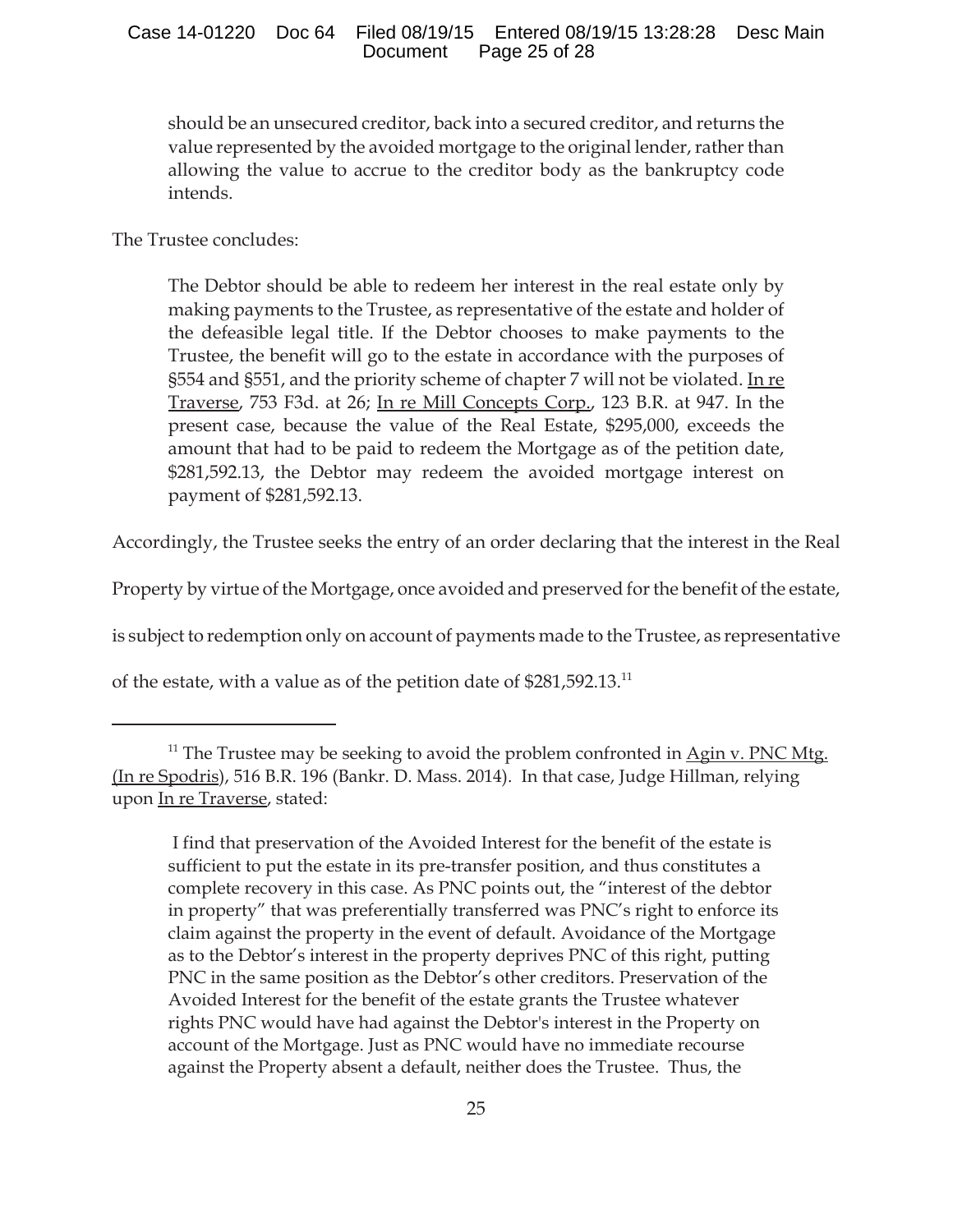## Case 14-01220 Doc 64 Filed 08/19/15 Entered 08/19/15 13:28:28 Desc Main Document Page 26 of 28

In this regard, this Court is confronted with the issue raised and left unanswered by the United States Court of Appeals for the First Circuit in footnote 9 of the Traverse decision, as the Trustee seeks entry of an order of judgment "declaring that the interest in the Real Estate by virtue of the Mortgage, once avoided and preserved for the benefit of the estate, is subject to redemption [by the Debtor] only on account of payments made to the Trustee, as representative of the estate, with a value as of the petition date of \$281,592.13." Payments by the Debtor to Green Tree, as agent for FNMA, from her postpetition earnings would not disrupt the priority scheme of Chapter 7 of the Bankruptcy Code, however, even though the mortgage lien securing the note has been avoided and Green Tree is no longer a secured creditor. The Debtor's postpetition earnings are not property of the estate, and she can voluntarily make payments on the note. *See* 11 U.S.C. § 524(f). Entry of the declaratory judgment sought by the Trustee is problematic as the Debtor's personal liability on the note, the underlying obligation secured by the Mortgage, has been discharged. Compounding that issue, neither Green Tree nor the Trustee may be able to foreclose on the Mortgage if the Debtor is not in default, or if neither holds *both* the note and Mortgage as required by

Trustee is limited to enjoying the "liquid market value" of the Avoided Interest. Any difficulty the Trustee may encounter in administering the Avoided Interest stems from the fact that it is a partial interest. I do not find this a special circumstance entitling the Trustee to a monetary recovery, when preservation of the Avoided Interest in all other respects puts the parties in their pre-transfer positions.

<sup>516</sup> B.R. at 204 (footnotes omitted).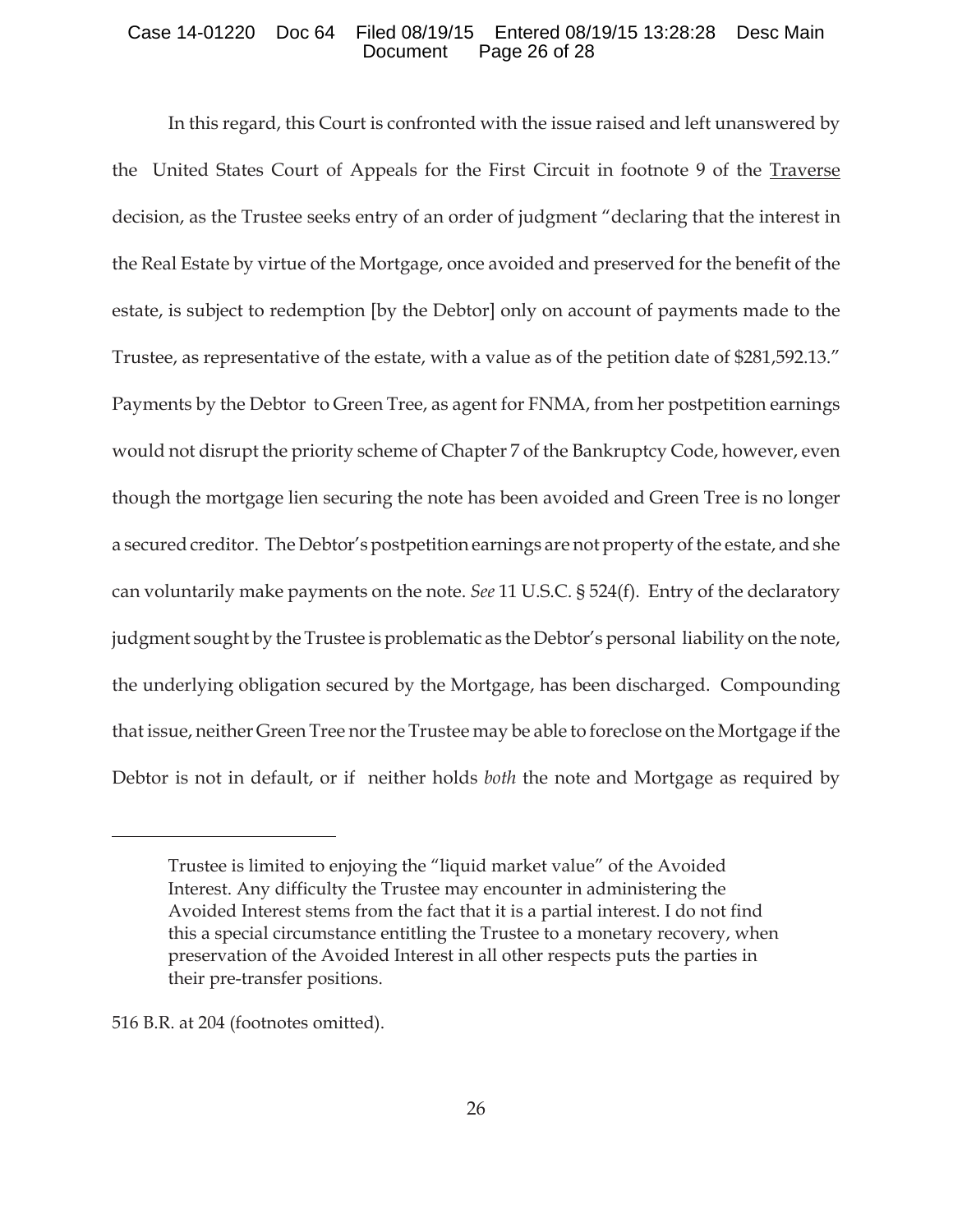#### Case 14-01220 Doc 64 Filed 08/19/15 Entered 08/19/15 13:28:28 Desc Main Document Page 27 of 28

Massachusetts law. *See* Eaton v. FNMA, 462 Mass. 569, 570 (2012). The summary judgment record in this proceeding reflects that the parties have not adequately addressed these factual and legal issues.

Moreover, the Court is unpersuaded by the Trustee's contention that he is entitled to a declaratory judgment that the avoided Mortgage is subject to redemption only on account of payments made to him with a value of \$281,592.13. The debt for which the Debtor was liable prior to the entry of discharge is represented by the note, not the Mortgage. As the First Circuit stated: "[i]n itself, a mortgage carries neither a right of immediate ownership of [the Debtor's] property, nor a right of immediate payment of the secured loan's outstanding value, but only a right to foreclose on [the Debtor's] property in the event that she defaults on her loan or to receive payment in full when the home is sold through other means." Traverse, 753 F.3d at 29.

## **IV. CONCLUSION**

In view of the foregoing, the Court shall enter an order granting the Trustee's Motion for Summary Judgment on Count I against Green Tree and FNMA. The Court shall enter an order denying the Cross-Motion for Summary Judgment filed by Green Tree and FNMA. With reference to Counts II and III, the Trustee in his Complaint requested the value of the avoided mortgage in the sum of \$281,592.13 from one or more of the Mortgage Defendants, and an order that "the Lien Interest, once avoided and recovered for the benefit of the estate, is not subject to redemption on account of any payments made to or for the benefit of the Mortgage Defendants." In his Motion for Summary Judgment, however, the Trustee stated